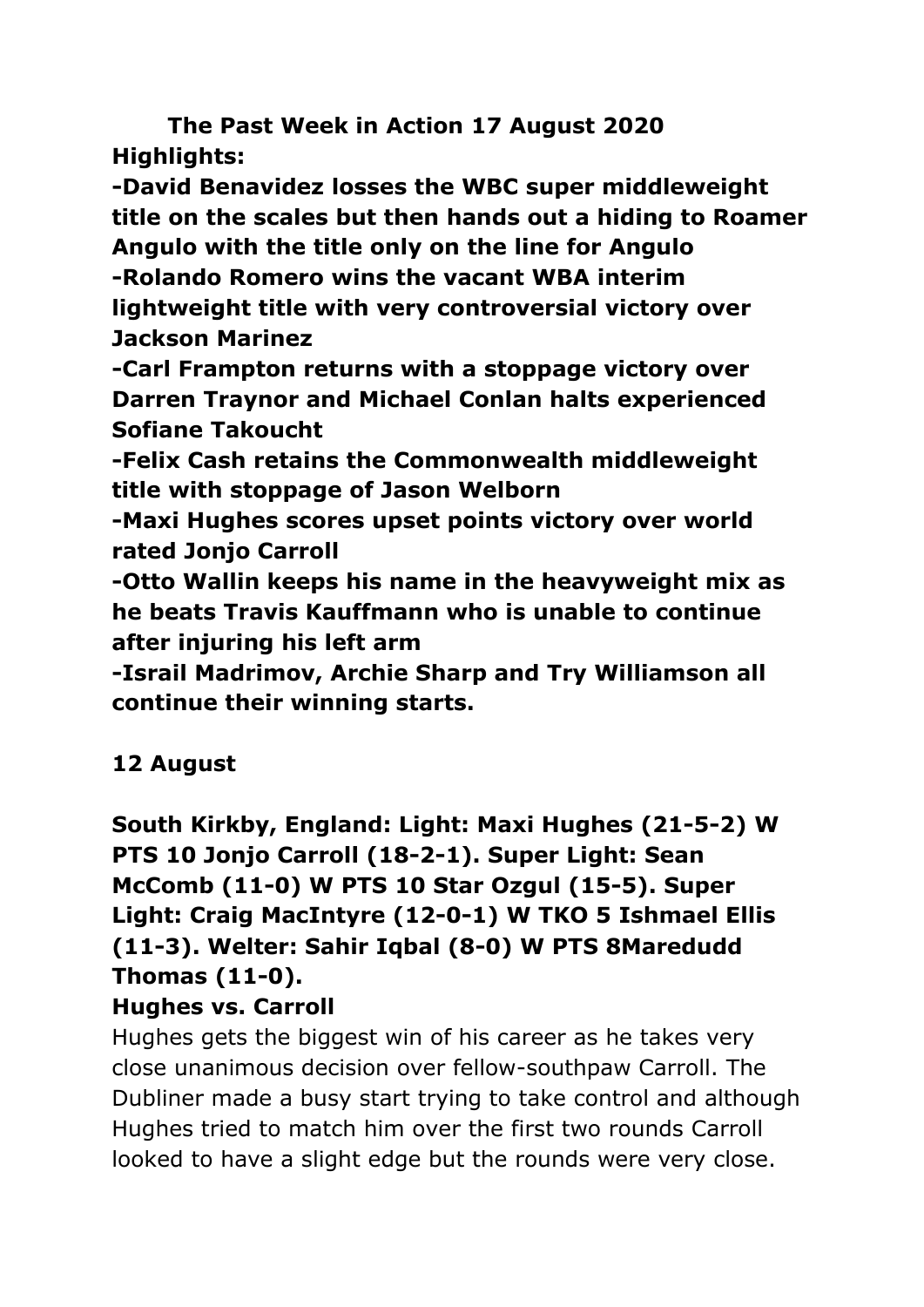Hughes then upped his pace and pressed Carroll hard in the third and fourth to even things up. The fifth was tight with both scoring with hard lefts and Carroll looked stronger in the sixth. Hughes bounced back with a good seventh as he kept marching forward closing down Carroll's space. A left from Carroll rocked Hughes at the start of the eighth. Carroll was almost 8lbs heavier than in his victory over Scott Quigg in March and at first that extra weight had helped him outmuscle Hughes but he started to slow over the last two rounds, Hughes began to move and box frustrating Carroll in the ninth and then connecting with a couple of hard lefts in the last to just take the decision. Scores 96-95 twice and 97-93 for Hughes. His previous best performance had been a draw with Martin Joseph Ward but he had failed twice in shots at the British title. Hughes was very much the underdog here but this win should put him in with a chance of some good paydays. A setback for Carroll. He had lost to Tevin Farmer in a challenge for the IBF super featherweight title in March last year but put himself back in the picture with that eleventh round stoppage of Scott Quigg in March. He will need to bounce back quickly if he is to land another title fight.

### **McComb vs. Ozgul**

Ulster southpaw McComb outboxes a strong but limited Ozgul to take the unanimous decision. Ozgul came forward in the first trying to hustle the stylish McComb out of his comfort zone. McComb settled in the second and was soon popping Ozgul with right jabs and scoring with lefts at distance. The lanky McComb took the second round shaking Ozgul with a right and was easing his way through the third when a clash of heads opened a cut over his right eye. That led to a fierce attack from Ozgul at the start of the fourth but McComb remained in control. He was able to work on the outside dictating the fight taking the fifth and sixth round with some excellent skilful boxing. Ozgul blazed back over the seventh and eighth and brought blood from McComb's nose. Fighting a ninth round was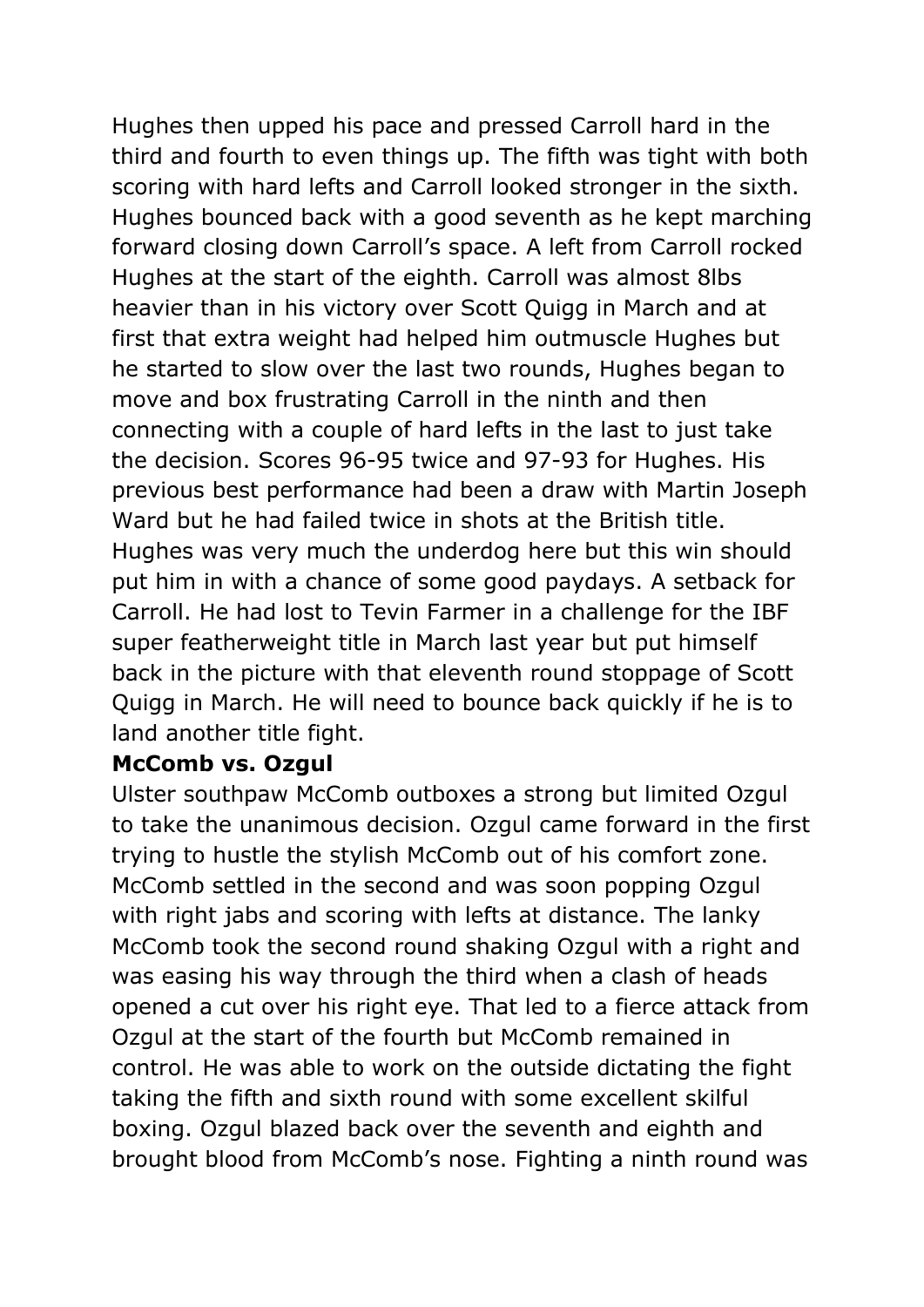into the unknown for McComb but he was scoring well with his jab and raking Ozgul with body punches. He took the ninth round but on one occasion he was bundled to the floor by Ozgul. When he got up the fight was stopped for a few seconds as McComb had a problem with his right eye. It turned out that when the referee stuck out a hand to help McComb to his feet he had accidentally poked McComb in the eye with his finger. McComb cruised through the tenth to victory. Scores 97-93 twice and 99-92 for the 27-year-old McComb. In the amateurs he was Irish champion in 2013, 2015 and 2017, competed at the World Championships and the 2018 Commonwealth Games and won a bronze medal at the European Games. He showed here that he is making good progress. As a private citizen McComb also managed the strange feat of foiling two separate burglaries on the same day! London-based Turk Ozgul has been in with some top level opposition such as Viktor Postol and Anthony Yigit and he did his job well giving McComb his first taste of ten rounds.

### **MacIntyre vs. Ellis**

Macintyre floors and stops Ellis. The 6'0" tall Macintyre was pursuing the retreating Ellis over the first two rounds occasionally managing to cut off the ring and connecting with left hooks to the body and straight rights. Ellis was circling the perimeter of the ring not looking to engage and was pinned to the ropes for much of the third round. Ellis dropped to the floor under a series of punches late in the fourth and was almost floored again by a right uppercut. After MacIntyre scored with a series of rights in the fifth the referee stopped the contest. Fifth win by KO/TKO for the 25-year-old Glaswegian. Ellis had lost a couple of close decision in Midlands Area title fights but was poor here.

### **Iqbal vs. Thomas**

Iqbal withstands a late surge from Thomas to take the unanimous decision. This one was a battle of jabs in the first round with Iqbal being quicker and more accurate. From the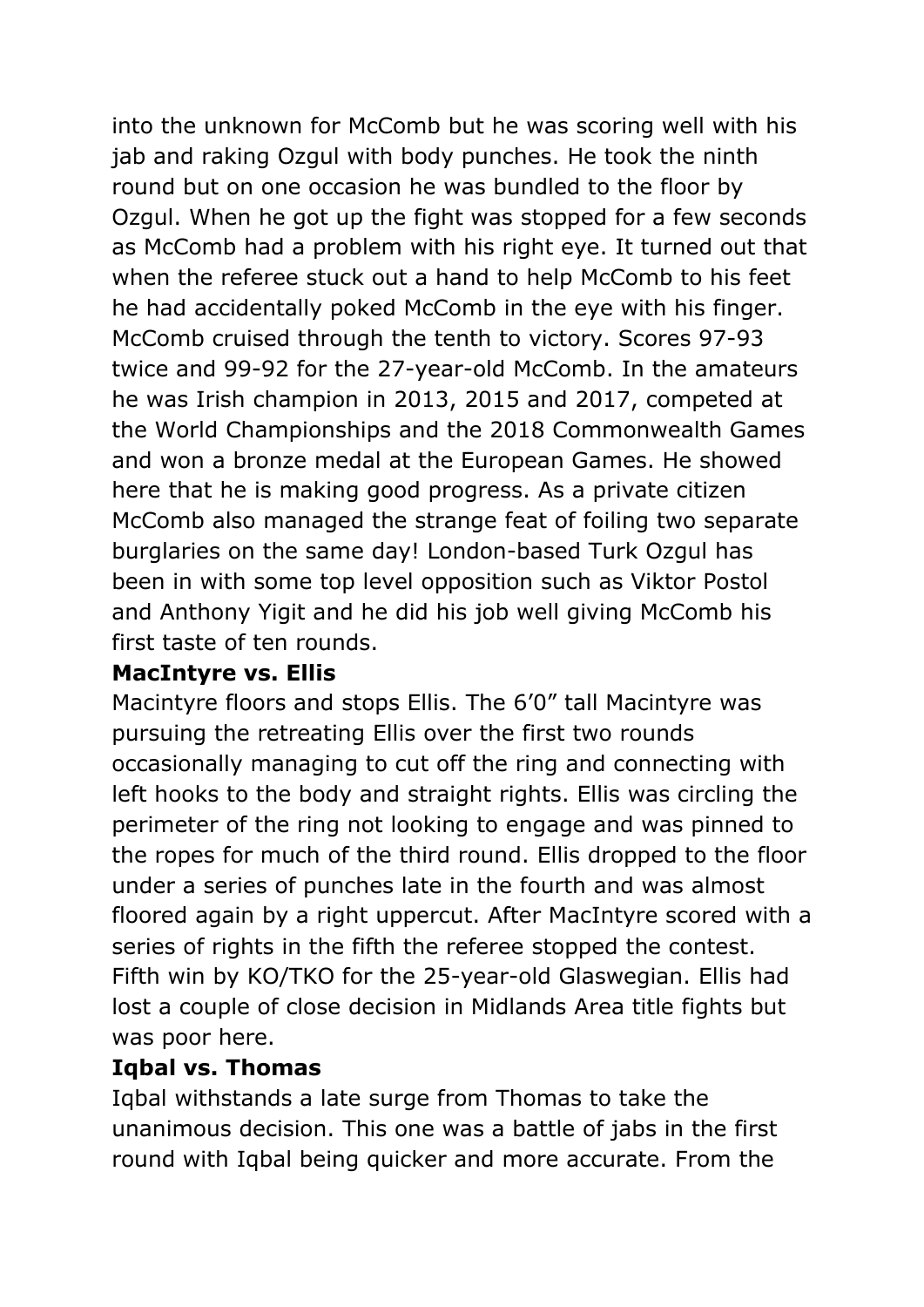second Thomas was taking the fight to Iqbal was finding gaps for his jabs and connecting with long rights. His accuracy and good defensive work saw him build a lead over the first five rounds. Thomas kept coming and Iqbal was under heavy fire in the sixth. He is not a puncher and he lacked the power to keep Thomas out and Thomas looked to have taken the last three rounds but could not overtake Iqbal's lead on the cards. Scores 78-74, 78-75 and 77-76 all for Iqbal. The Bolton 24-year-old, a former British champion at Junior and Youth level, wins the vacant WBC Youth title. Welshman Thomas looked unlucky not to get a draw.

### **13 August**

**Tokyo, Japan: Feather: Ryo Segawa (10-1) W KO 6 Yuri Takemoto (8-2-1).** Segawa retains the national title with kayo of Takemoto. The challenger used some southpaw jabbing to hold off the aggressive champion in the first round. Segawa managed to get inside in the second landing rights to the body in some hot action. The third and fourth saw both have some success and after five rounds the judges all had Segawa in front with two scores of 48-47 and one of 49-46.Takemoto attacked hard at the start of the sixth but a right to the body from Segawa had him badly hurt and a series of punches put Takemoto on the floor. There was just one second remaining in the round and although Takemoto struggled to rise he was counted out. Second defence of the title for Segawa the WBC No 8. He has put together nine consecutive wins including victories over former WBA title challenger 21-1 Ryo Matsumoto and 19-2-1 Reiya Abe. A University of Agricultural graduate Segawa is a salesman for a confectionary company and makes sure to give their products a plug when interviewed. Takemoto, 24, won the All-Japan Rookie title in 2018 and with more experience could come again.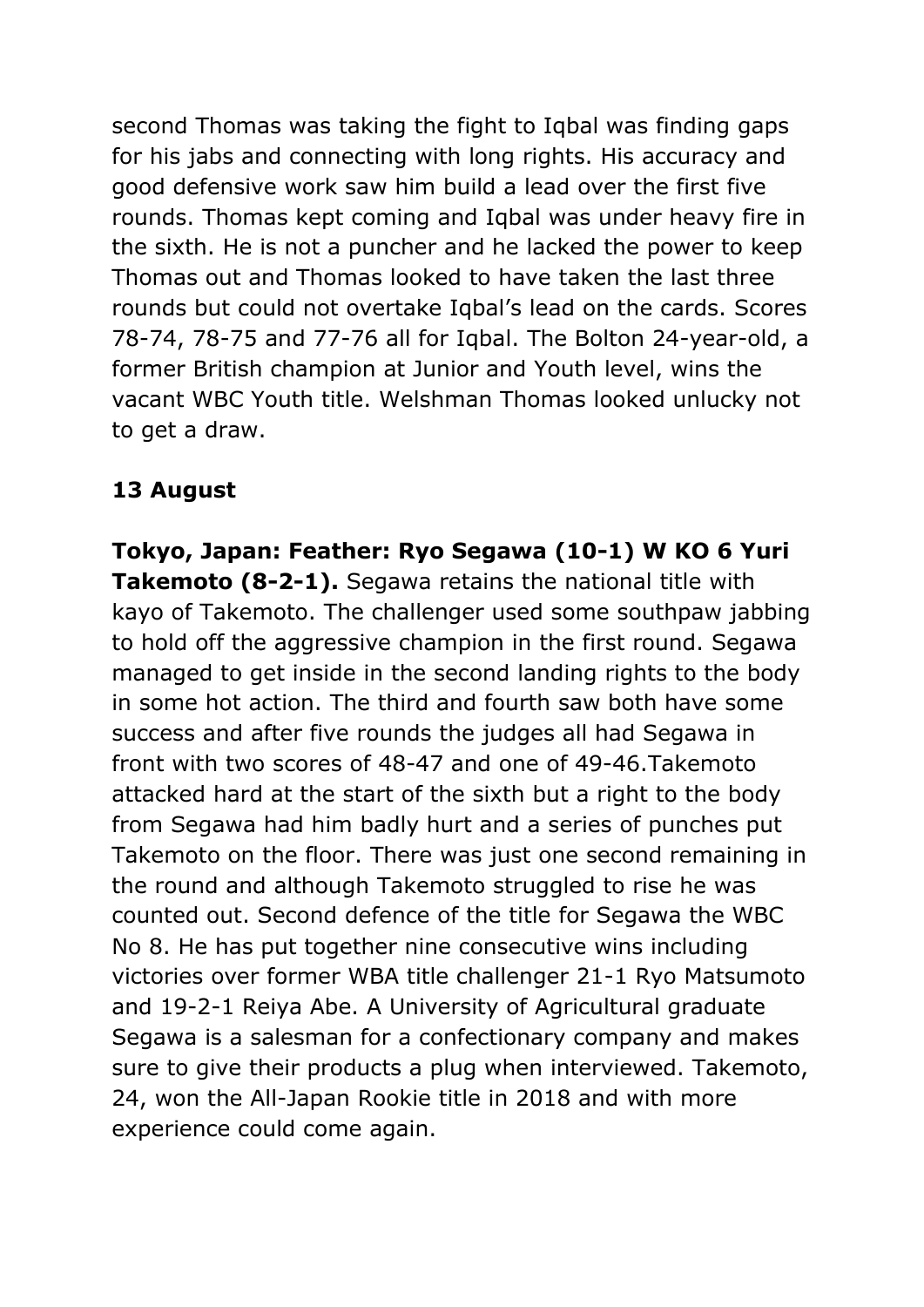### **14 August**

# **Dar-es-Salaam, Tanzania: Super Welter: Hassan Mwakinyo (17-2) W PTS 12 Tshibangu Kayembe (9-1-3). Super Bantam: Tony Rashid (12-1-2) W KO 2 Yamikani Mkandawire (5-8-1).**

### **Mwakinyo vs. Kayembe**

Mwakinyo delights his home fans with convincing victory over tough but crude DRC fighter Kayembe. Mwakinyo was able to use his longer reach to score on Kayembe who trundled forward behind a high guard occasionally bursting out with some swinging punches. Mwakinyo targeted Kayembe's body early and was putting together some hefty combinations. Kayembe was rocked a few times but always bounced back. He landed a hard left hook in the fourth that sent Mwakinyo staggering but Mwakinyo quickly recovered. The lights failed before the start of the sixth round and Kayembe's team claimed it was deliberate to give Mwakinyo time to recover after a torrid fifth. Kayembe did not work consistently. He would just hide behind his guard and let Mwakinyo pick his spot and then walk away before lunging back with some wild but dangerous looking swipes. Trouble broke out at the end of the eighth when Mwakinyo landed a punch just after the bell. Kayembe' s team climbed into the ring to protest along with a few other who had no right to be there but peace was eventually restored. Mwakinyo really dominated for most of the fight. He has a strong jab and mixes his punches well. He connected with powerful uppercuts and long rights in sustained attacks. Kayembe had to soak up quite a lot of punishment but when he looked in trouble he took his licks and then swung back. Scores 119-109 twice and 116-112 for Mwakinyo who is now the owner of the WBFederation Inter-Continental belt. Seven consecutive wins including a stoppage of Sam Eggington for the 25-year-old Mwakinyo who is probably the best fighter in Tanzania right now. At 5'5" the DRC fighter Kayembe, also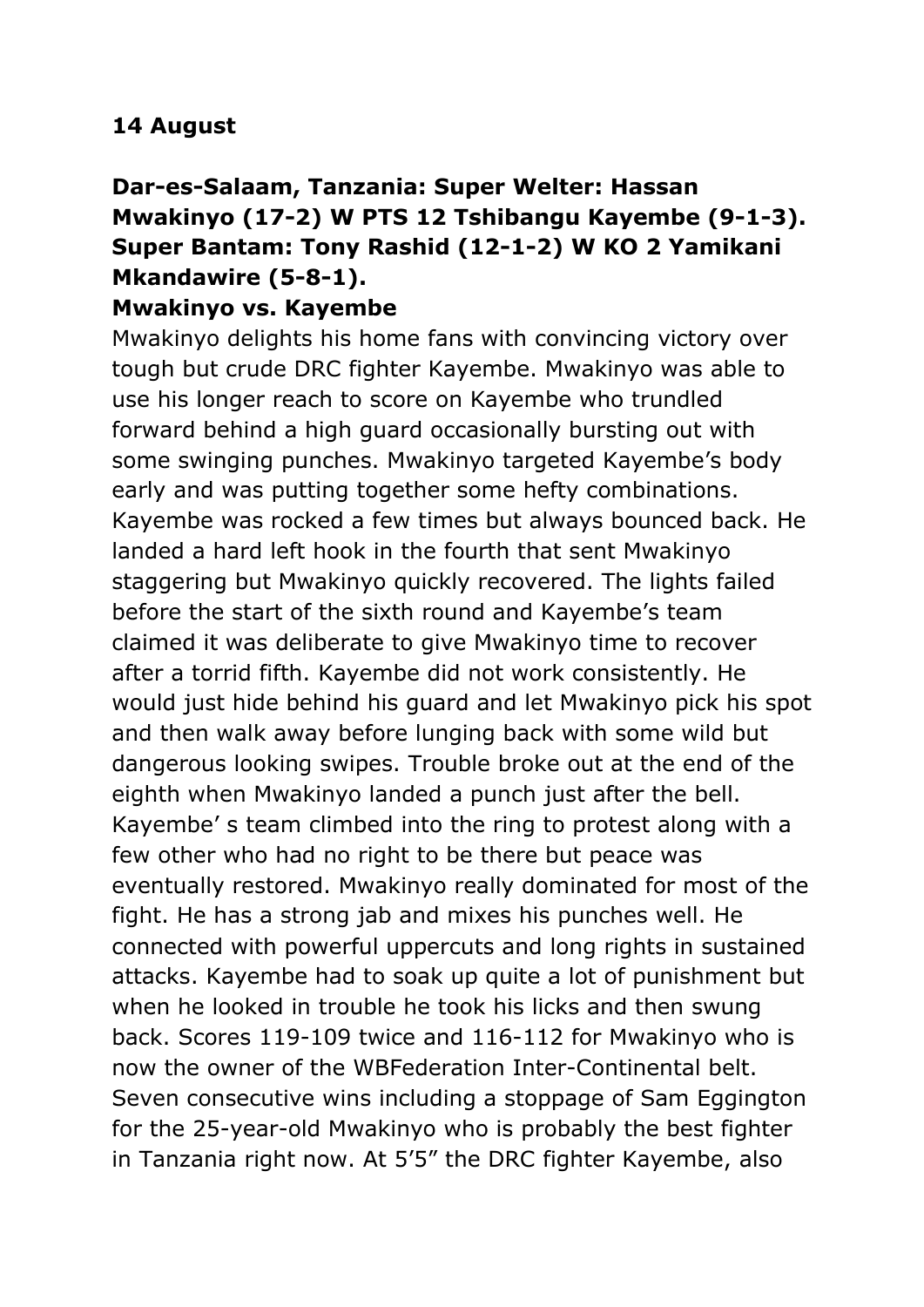25, is just too small for this division and his last recorded fight was two years ago at super light so he was never expected to win this one.

### **Rashid vs. Mkandawire**

"AK47" Rashid pounds Mkandawire to defeat inside two rounds. Rashid was ripping into Mkandawire from the start with Mkandawire not able to match the fierce punching from the local fighter. In the second Rashid forced Mkandawire into a corner and let fly with shots from both hands. Mkandawire started to throw a right but Rashid beat him to the punch with a southpaw right hook of his own which clattered onto Mkandawire's chin. He dropped to the canvas on his hands and knees and was counted out. ABU champion Rashid is now 8-0-2 in his last ten fights and has nine inside the distance finishes. Malawian Mkandawire suffers his fourth defeat in his last five fights.

**Mkandawire** 27yo Malawi 2 wins id 3 losses id, lost 3 of 4

# **Brentwood, England: Middle: Felix Cash (13-0) W TKO 5 Jason Welborn (24-9). Super Feather: Zelfa Barrett (24- 1) W TKO 8 Eric Donovan (12-1). Super Welter: Kieron Conway (15-1-1) W PTS 10 Navid Mansouri (20-4-2). Super Middle: John Docherty (9-0) W TKO 7 Anthony Fox (8-13-4)**

### **Cash vs. Welborn**

Cash breaks down and stops Welborn in a one-sided Commonwealth title clash. Cash was into his stride quickly stabbing home strong jabs and finding the target with rights to the head. Welborn connected with a good left hook but tumbled along the ropes after being knocked off balance by a left hook. Welborn showed plenty of aggression at the start of the second but Cash blocked or dodged most of the punches before sending Welborn back on his heels with a straight right and then scoring with jabs and body punches. Cash worked well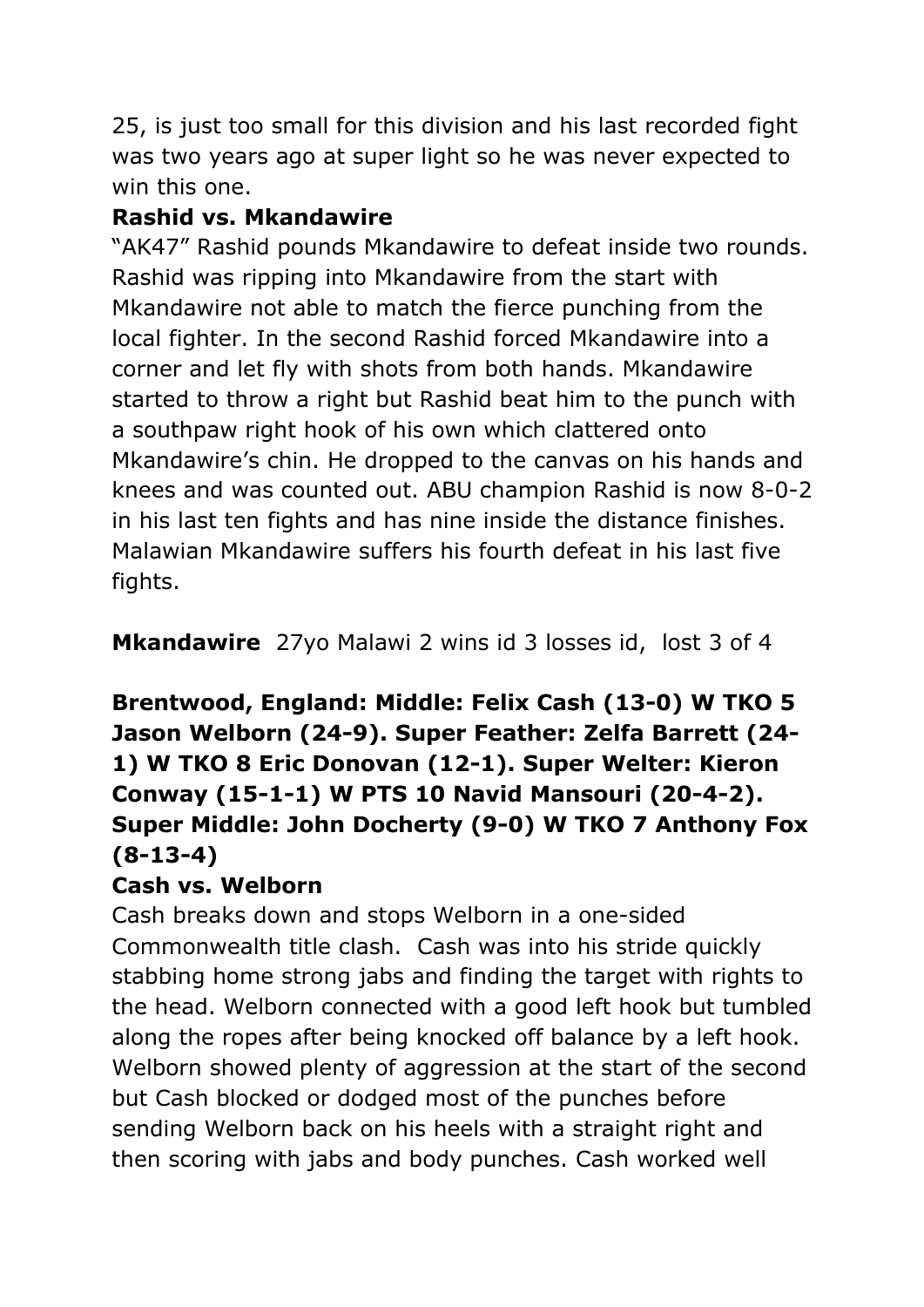with his jab in the third and again found Welborn open for rights to the head. He went to the body a few times-Welborn had been stopped by body punches in each of his last two fights- but strayed low and was given a severe warning. Welborn tried to rough Cash up and take him out of his stride but Cash ended the round with a series of punishing shots. Cash was putting his punches together impressively in the fourth. Welborn was taking a lot of punishment but fighting back just enough to satisfy the referee that he was still in the fight. Cash landed a low punch early in the fifth and after having warned him in the third this time the referee deducted a point from Cash and gave Welborn a short recovery break. Cash then piled into Welborn hammering at him with hooks to the body. Welborn tried to fire back but a chopping right to the side of the head sent him down on one knee. Welborn beat the count but another right to the head sent him down to a knee again and when the towel came in from Welborn's corner the fight was over. Second defence of the Commonwealth title for 27-year-old Cash and his ninth inside the distance finish as he shows progress with every fight. Former British middleweight champion Welborn is showing signs of wear. This is his third loss in a row by KO/TKO having been beaten in four rounds by Jarrett Hurd for the IBF/WBA.IBO super welter titles in 2018 and in eight rounds by James Metcalf for the Commonwealth super welter title in June last year. At 34 perhaps it is time to put the gloves away.

### **Barrett vs. Donovan**

Barrett provides a perfect finish to a fast-paced competitive fight with Donovan as two left hooks seal Donovan's fate. Irishman Donovan had the better of the opening round. He was on target with long southpaw lefts and just a bit busier than Barrett. In the second Barrett picked up his pace jabbing well and scoring with rights to the body with Donovan connecting with some right counters but being outscored. Very few punches were thrown until late in the third round. Both were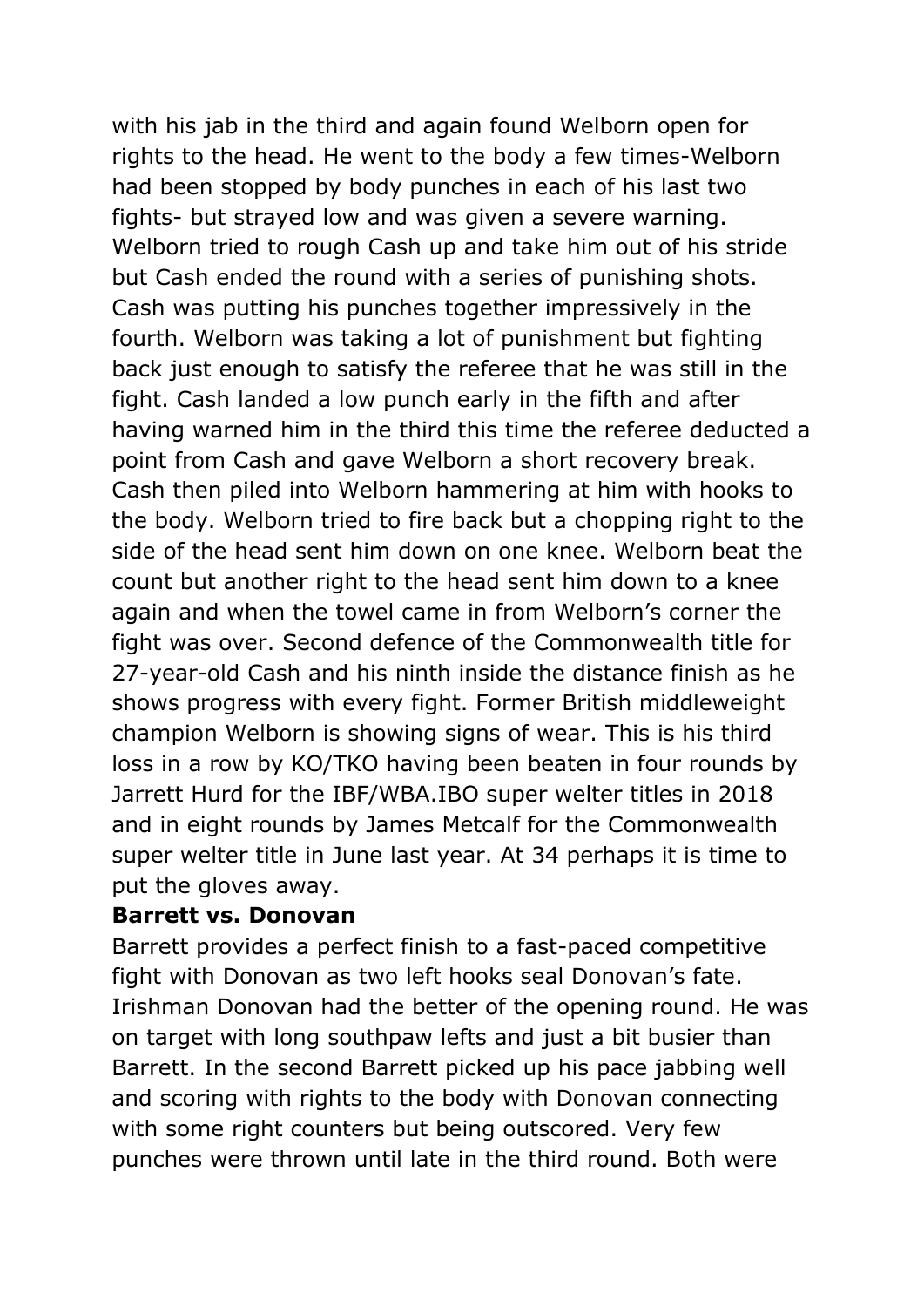cagey waiting to counter but over the last thirty seconds Donovan forced Barrett into a corner and they traded punches with both landing well. The fourth saw Donovan coming forward but being met by counters from Barrett and Barrett bossed the action in the second half of the round ripping home some good body punches. Donovan was impressive in the fifth with short, explosive punches from both hands and he was getting the better of the exchanges. Donovan fought in bursts in the sixth but was stopped in his tracks by a right to the head from Barrett who connected with a couple more useful rights. The eight year younger Barrett was looking the fresher and he put Donovan under intense pressure in the seventh before flooring the Irishman with a perfect left hook to the head. Donovan was up at four but looked unsteady. After the count he tried to punch his way out of trouble but was dropped by a series of head punches just before the bell. He managed to get up at the count of eight and go to his corner. A gutsy Donovan took the fight to Barrett in the eighth but he was punching with a harder puncher and a peach of a left hook to the chin dropped him on his back and the referee stopped the fight without bothering to count. Commonwealth champion Barrett, 27,wins the vacant IBF Inter-Continental title and registers his fifteenth victory by KO/TKO in his most impressive showing to date. His sole loss was a majority decision against Ronnie Clark and he has put that behind him with four wins. He comes from a boxing family. He is a cousin of Commonwealth light heavyweight champion Lyndon Arthur and is trained by his uncle former British and European super lightweight champion Pat Barrett who lost in a challenge for the WBO welterweight title against Manning Galloway. It is a pity that talented Donovan did not turn pro until he was a month short of his 31<sup>st</sup> birthday. He was an outstanding amateur and showed some touches of real class here.

### **Conway vs. Mansouri**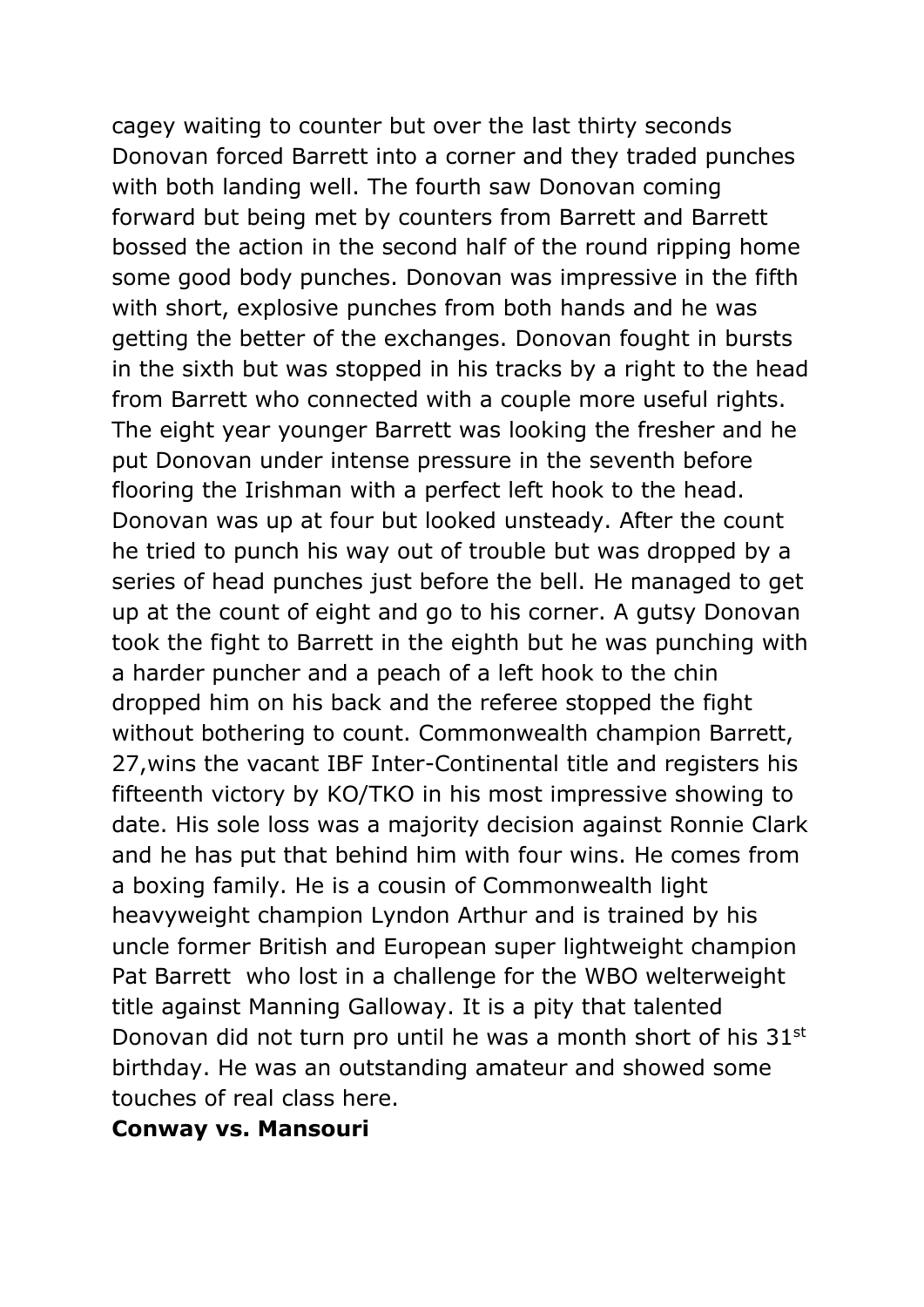Conway proves just too strong for experienced Mansouri and collects the vacant WBA Inter-Continental title on a wide unanimous decision. Mansouri's hand speed and movement gave Conway a few problems early but once Conway settled down behind his jab he was in the driving seat. Mansouri was buzzing around pumping out quick punches but Conway's jab was the dominant punch and he was also finding the range for some hard rights to the head. Sheer work rate had Mansouri with a slight lead after three rounds but from the fourth the bigger and stronger Conway was ramming home jabs and clouting Mansouri with blistering rights. Neither fighter is a puncher but the power was with Conway and Mansouri was finding himself too often with his pinned against the ropes and under fire. A stoppage looked likely when Conway was connecting with hooks, uppercuts and clubbing rights on Mansouri in the seventh but Mansouri has never lost inside the distance and he used his experience to survive. Mansouri was cut over the left eye but it was not a serious injury. Conway tried desperately to finish a tiring Mansouri over the last two rounds but Mansouri was still there at the final bell. Scores 98- 92 for Conway on the three cards. The 24-year-old from Northampton is 5-0-1 in his last 6 fights with the draw being against Ted Cheeseman for the British title. A result that is enhanced by Cheeseman's win earlier this month over IBF No 5 Sam Eggington. Mansouri 31, was 19-1-2 at one stage of his career but since 2018 has done most of his fighting in Spain and this result sees him suffer his third defeat in his last four outings.

### **Docherty vs. Fox**

Scottish hope Docherty adds his seventh win by KO/TKO as he floors Fox twice on the way to a seventh round stoppage victory. Tall southpaw Docherty controlled the fight from the first round. He utilised his reach to stab Fox with right jabs and found the target with long rights. Fox circled the perimeter of the ring rarely managing to get off the ropes or to reach the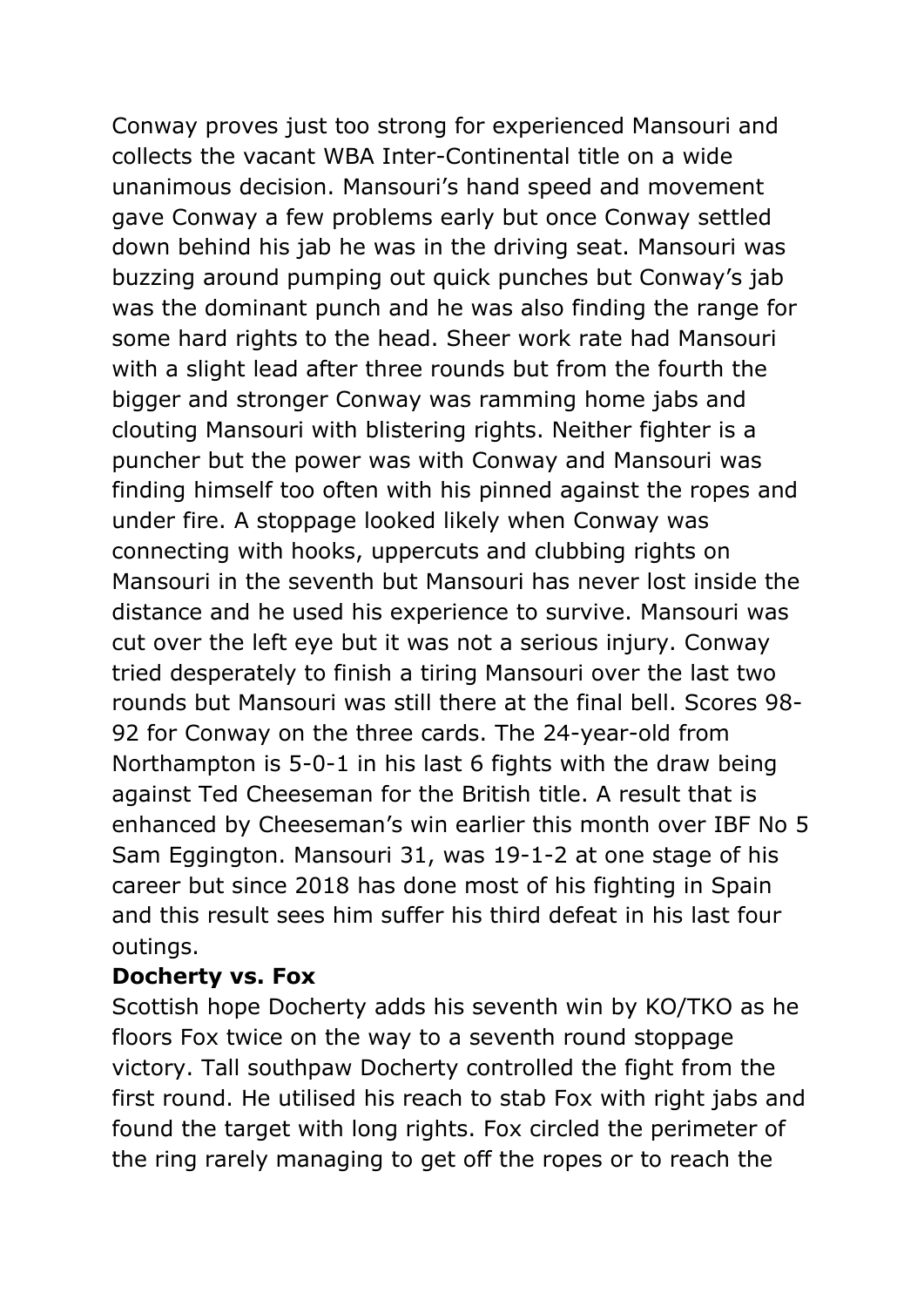taller Scot with a meaningful punch. A left to the side of the head dropped Fox at the bell to end the third but he was up immediately and able to go to his corner. Docherty really just followed the retreating Fox around the ropes in the fourth but with very little variety in his work. Fox launched some lunging attacks in the fifth which opened the fight up and Docherty finally began to put some combinations together but was cut over his left eye in a clash of heads. A series of lefts from Docherty at the end of the sixth had Fox reeling and he went down on one knee under a hail of punches in the seventh. He made it to his feet but a series of hooks and uppercuts from Docherty had him in deep trouble and the referee stopped the fight. The 22-year-old Docherty was Scottish, British and Commonwealth Youth champion and competed at the World and European Youth Championships before winning a bronze medal at the 2018 Commonwealth Games. This was his first move up to eight rounds so it is early days but he shows plenty of promise. German-born Brit Fox had won his last three fights.

### **Kissimmee, FL. USA: Super Bantam: Ricardo Espinoza (25-3) W PTS 10 Brandon Valdes (13-1). Super Bantam: Jorge De Jesus Romero (17-0-1) DREW 8 Daniel Lozano (15-9-1)**

### **Espinoza vs. Valdes**

Espinoza mauls and brawls his way to victory over Valdes to collect the WBO Youth belt. All of the early pressure came from Esparza. He was giving away height and reach to Valdes but was able to rumble his way inside where he ripped home hooks to the body. Colombian Valdes had some success with his jab but it was not a strong enough punch to keep Espinoza out. Valdes did some good work in the third. He boxed well on the back foot countering with rights. He also held on the inside to smother Espinoza hooks. Espinoza was pressing relentlessly over the fourth and fifth and although crude at times he was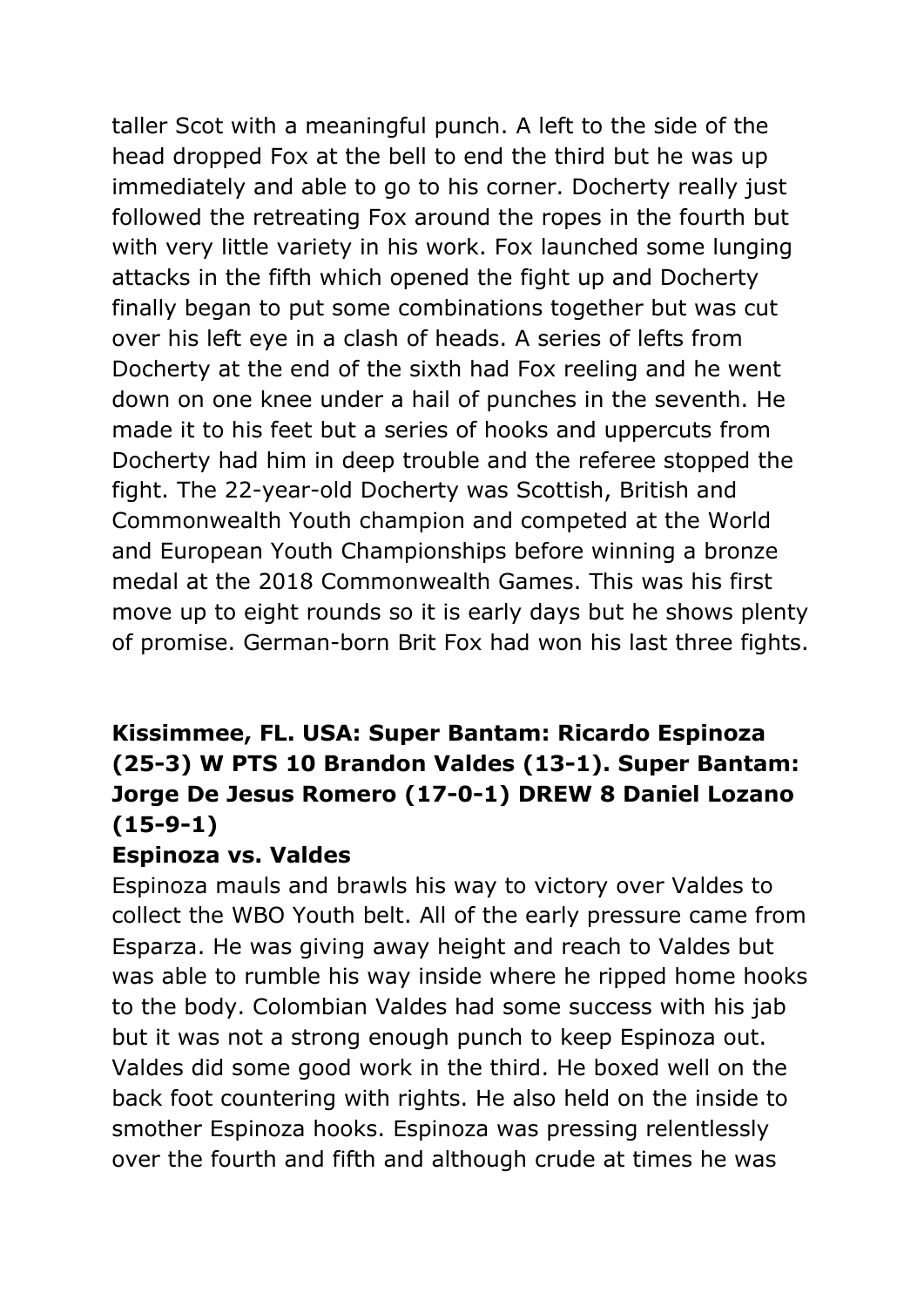outworking Valdes. The sixth was a bit closer but again whist Valdes was scoring with counters Espinoza was pumping hooks to the body inside despite persistent holding from Valdes. The action was messy in the seventh, eighth and ninth as both fighters were feeling the pace but it was Espinoza who was doing the scoring inside. Valdes stood and traded in the tenth and caught Espinoza with some hard hooks but Espinoza had more left and he finished the fight strongly with another range of body punches. Scores 99-91, 98-92 and 97-93 for Espinoza. The 23-year-old "Hindu" from Tijuana registered useful wins over Daniel Lozano, Yeison Vargas and Ricardo Nunez but was knocked out in the twelfth round by John Riel Casimero for the interim WBO bantamweight title in April last year. The scores after eleven rounds were 105-103, 103-105 and 104-104 so as tight as it gets. Espinoza is down at No 13 in the WBO ratings now so a long way to go to get another title shots. Valdes, 21, had never gone ten rounds and only gone eight once and he had very little left at the end.

### **De Jesus vs. Lozano**

Miami-based Cuban Romero remains unbeaten with a majority draw against Lozano in a disappointing fight. Lozano was to have fought another fighter on the card but was swopped to face De Jesus. The styles did not mix and produced a poor fight. Scores 76-76 twice and 77-75 for Lozano. A bit of realism in Romero's record as he has yet to face any testing opposition. Lozano had lost five in a row before this but included in there are losses to Carlos Cuadras, Ricardo Espinoza and Joshua Greer so he has met far better quality fighters than De Jesus.

### **15 August**

**London, England: Light: Carl Frampton (28-2) W TKO 7 Darren Traynor (16-4). Feather: Michael Conlan (14-0) W TKO 10 Sofiane Takoucht (35-4-1).Super Feather:**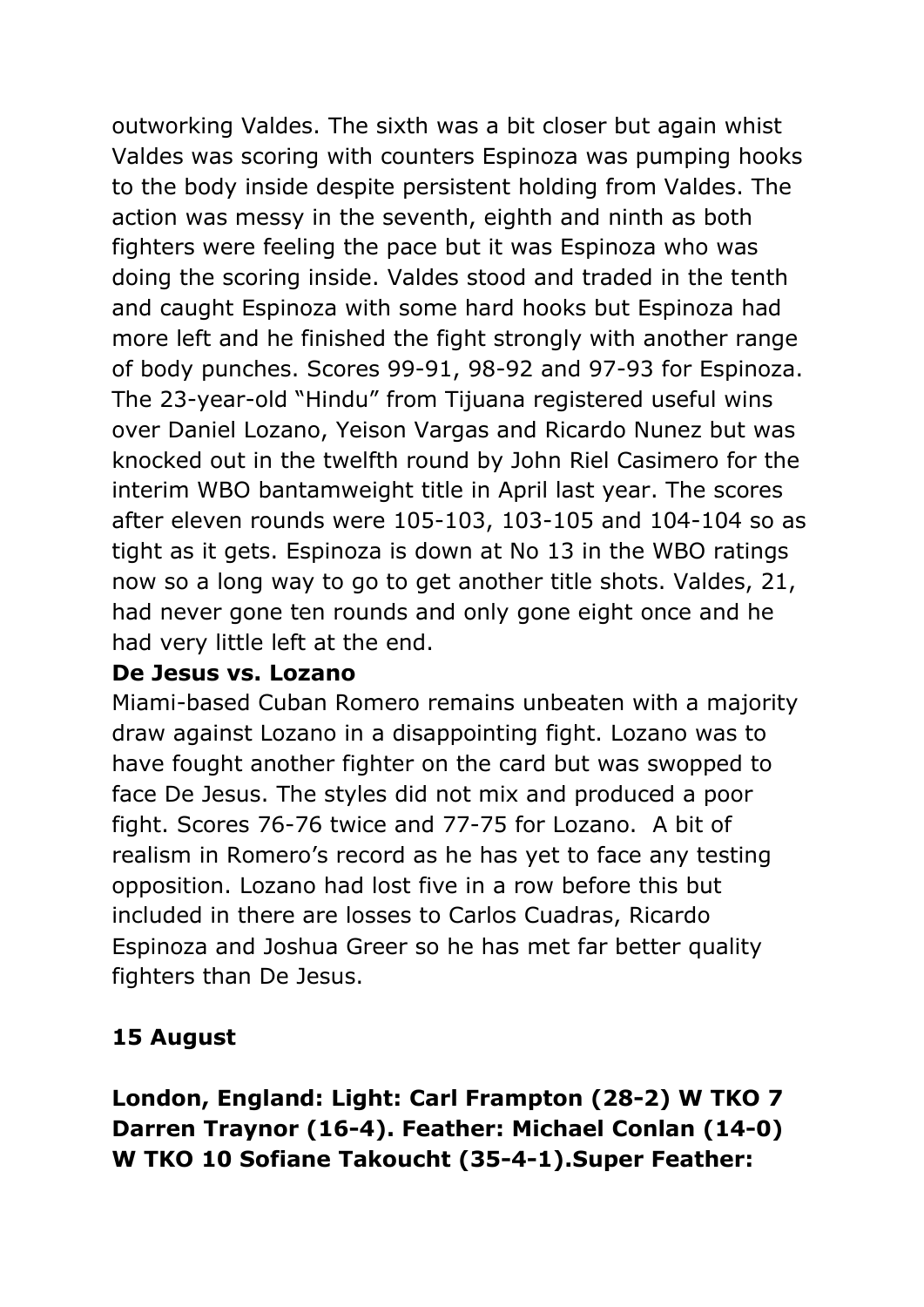# **Archie Sharp (19-0) W PTS 10 Jeff Ofori (10-3-1). Super Welter: Troy Williamson (15-0-1) W PTS 10 Harry Scarff (8-2).**

### **Frampton vs. Traynor**

Frampton return to action with a stoppage of an overmatched Traynor. Frampton took the first round. He was quicker with his jab more accurate with his hooks when he moved inside. Traynor was a bit more active in the second and third but was not committing with his jab. Frampton was quicker and was able slot jabs through Traynor's defence then step in quickly and score and get out before Traynor could counter. Frampton was cruising in the fourth and fifth able to pick off the taller Traynor with jabs and then slip in a few rights. Traynor was throwing more punches but was unable to find the range with his jab and Frampton was confidently boxing with his hands down using some clever bobbing and weaving to frustrate Traynor. Frampton finally put his foot on the pedal late in the sixth. He had Traynor backing up with a series of punches. Traynor punched back but a wicked left to the body sent him to the canvas face down. He did not look like getting up but at six he suddenly leapt up to his feet and with the bell having gone he survived. Frampton was walking Traynor down in the seventh and when he connected with a left to the body Traynor just threw his hands in the air and walked away leaving the referee to waive the fight over. Comfortable, undemanding return to the ring for Frampton and some rounds of work. He was just ½ lb inside the lightweight limit for this one but WBO super featherweight champion Jamal Herring (or Jonathan Oquendo who challenges Herring on 5 September) look to be the target as Frampton aims to become a three-division champion. It was disappointing to see Traynor quit but Frampton was a huge leap in the quality of opposition for Traynor and this was only his second fight in two years. **Conlan vs. Takoucht**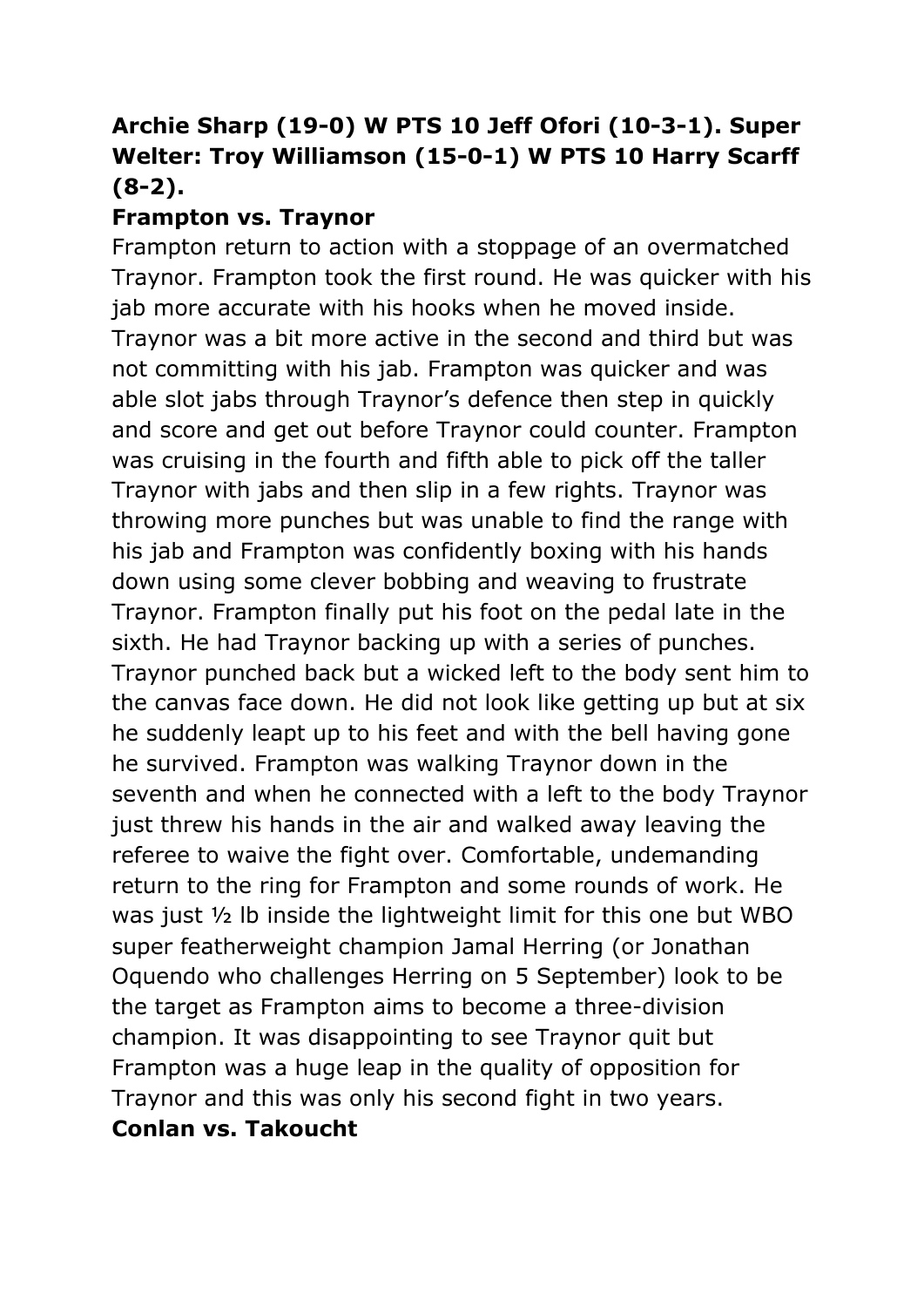Conlan controls the fight all the way and after flirting with disqualification, losing two points for low blows, gets late stoppage of Takoucht. Within the first minute of the fight Conlan had already switched to southpaw and was finding Takoucht's body with right hooks. Takoucht, also a southpaw, was not quick enough to block further quick burst of punches from Conlan and was missing with his counters. Conlan went low with a punch and was warned. Conlan's hand speed was too quick for Takoucht and again in the second Conlan was stabbing home jabs and hooks to the body. Clever upper body movement had Takoucht threshing air but again Conlan was told to keep his punches up. Takoucht had a small measure of success in the third as he managed to find the target with some jabs but again Conlan was doing most of the scoring. He was given a third warning for a low punch and near the end of the round a disgracefully low shot saw Takoucht given a time out and Conlan yet another warning. Conlan switched guards a couple of time is the fourth. He was dazzling Takoucht with his lightning jabs and bobbing and weaving under the Frenchman's attempts to counter. He hurt Takoucht with some legitimate body punches but after getting away with going low again when he landed way below the belt late in the round the referee belatedly deducted a point from Conlan. Takoucht had a little success getting inside in the fifth and yet again a punch from Conlan landed on Takoucht's thigh. The referee would have been justified in disqualifying Conlan but instead deducted another point. Conlan had a pained look on his face as if he was being victimised but he was in fact being treated too leniently. Conlan had done the better work in the round but even landed well low again without being warned. Conlan took the sixth but seemed flat. Some of the snap was missing from his punches and his output dropped. It may have been the two deductions that affected his normal attacking style. He upped his pace in the eight and hurt Takoucht with some vicious hooks to the body. Takoucht was finding the range for his jab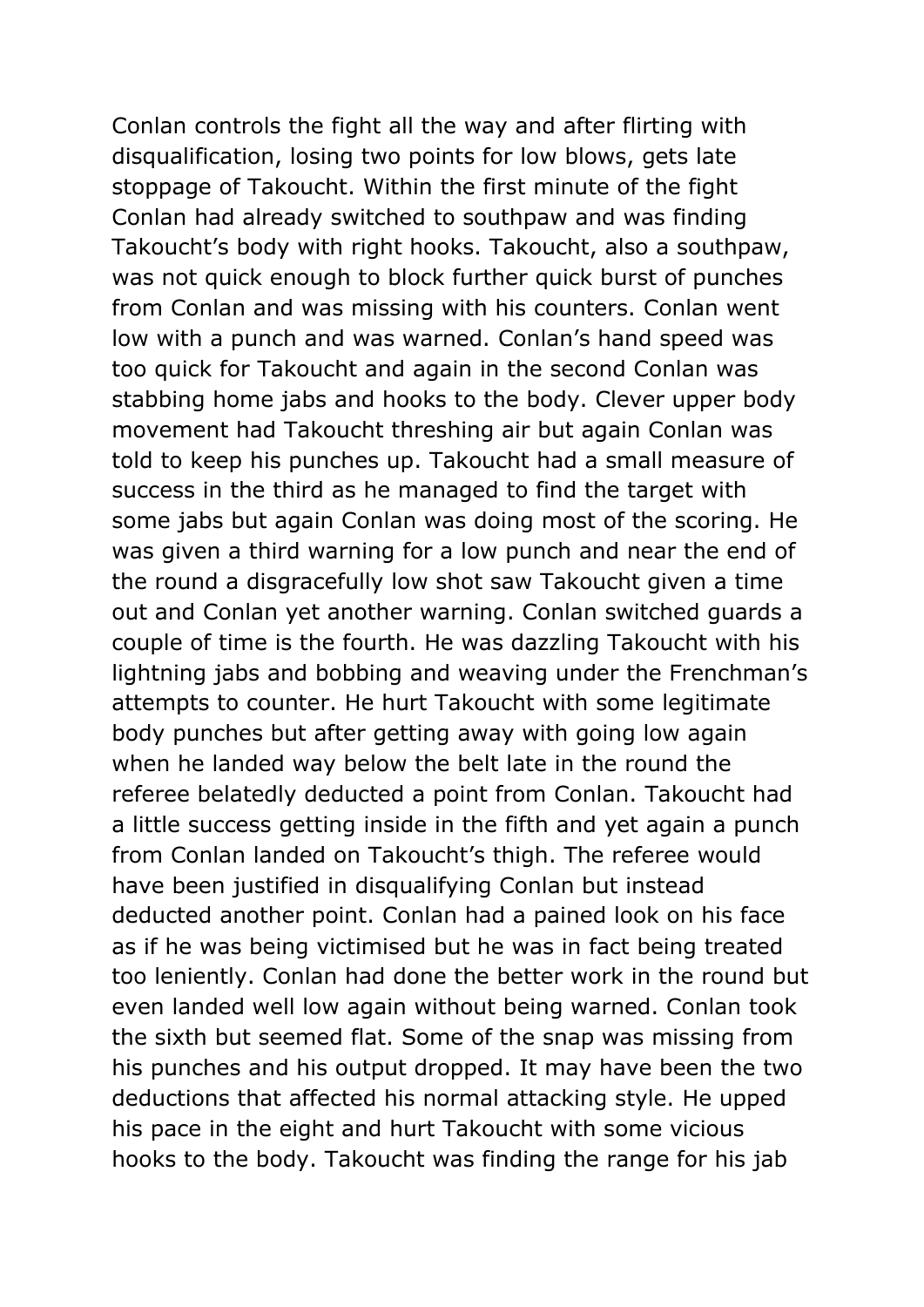but being outlanded. The pace dropped again in the eighth and ninth with Conlan sometimes ignoring his jab and just walking in behind a high guard but he was still the one doing the scoring. It looked as though Takoucht might last the distance until a left hook unhinged his legs. Conlan fired a barrage of punches and as Takoucht staggered back the referee came in and halted to fight. A patchy performance from Conlan. Very impressive early but he seemed to go a bit flat in the late rounds before providing a blistering finish. He is rated IBF 6(5), WBC 13 and is on track for a title shot in 2021. He really has to take on board his near disqualification here. He tends to dip when throwing body punches so they start below the belt and curve upwards but he consistently went low in this fight and a less tolerant referee might have disqualified him and that is a dumb way to lose a fight. Takoucht is an experienced former European champion nearing the end of his career. He was stopped in two rounds by Josh Warrington in a challenge for the IBF featherweight title in October which is the only other time he has failed to last the distance.

### **Sharp vs. Ofori**

Sharp gets a very tight decision over Ofori in a fight that saw Sharp build a lead over the early rounds only for Ofori to claw his way into the fight and make it very close at the end. Clever boxing from the start by Sharp. He was on the back foot blocking or weaving around Ofori's punches. He was finding gaps for fast jabs constantly switching guards and darting in with quick attacks with Ofori just shadowing Sharp and not having much success. Sharp was outboxing Ofori at distance and smothering him inside. Ofori was waiting too long to let his punches go and was not really pressing Sharp hard enough allowing Sharp to dictate the pace and use his higher level skills to outbox Ofori. The fight changed from the fifth as Ofori increased his pace and made better use if his own jab. It was the first round he had won but he built on that getting inside more in the sixth. Sharp got back on track in the seventh with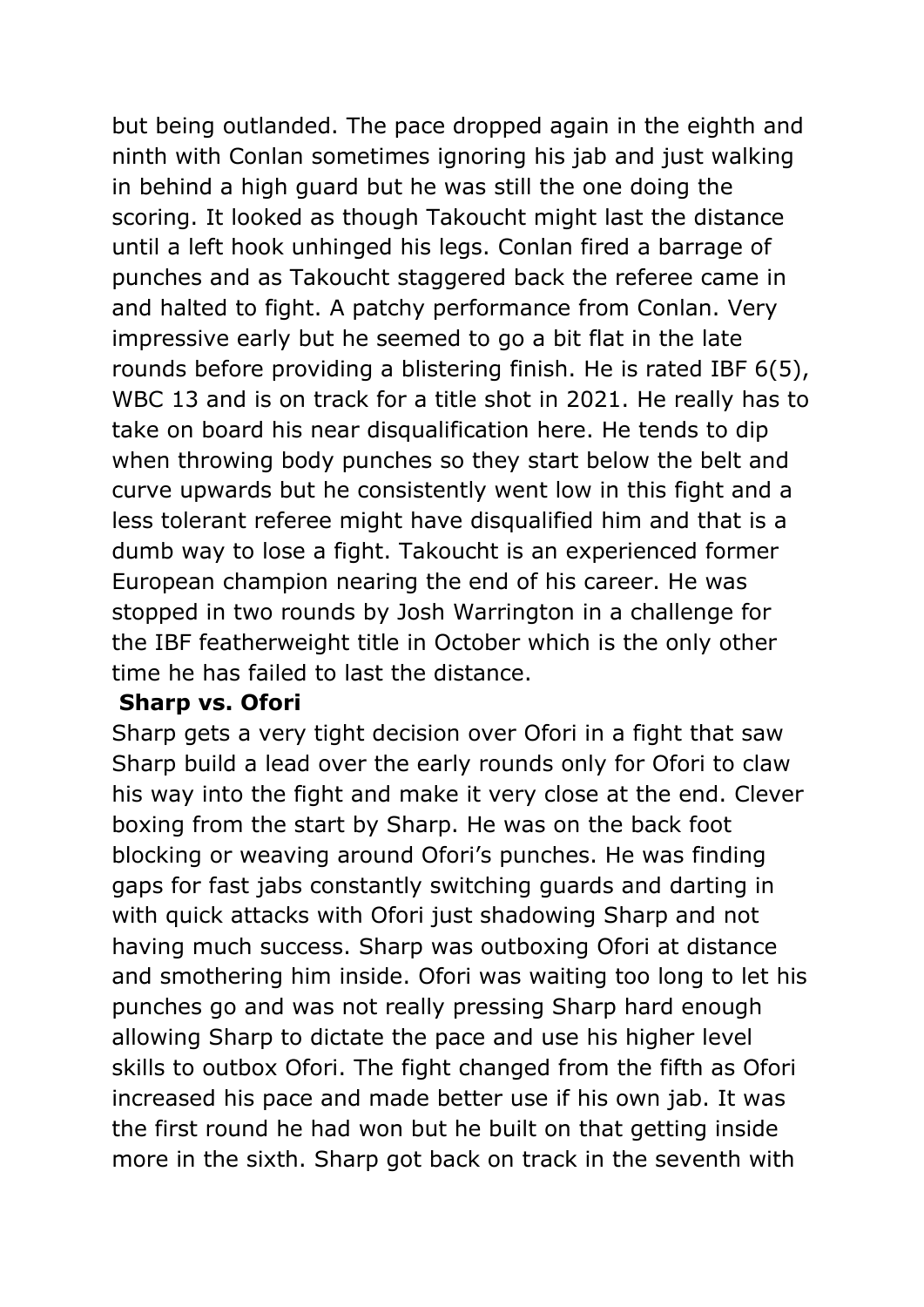smart defensive work and good counters. Sharp had struggled to make the weight for this fight and Ofori's pressure began to tell as he outworked a tiring Sharp in the eighth and ninth and although the last was close Ofori just did enough to edge it to make the fight one that could go either way. The referee scored the fight 96-95 for Sharp. For winning their European super featherweight title the WBO have the twenty-five-yearold Sharp No 4 in the world but he has yet to be tested even domestically. He was to have defended the WBO European title here but when he did not make the weight it was changed to a lightweight fight. Londoner Ofori is now 1-3-1 in his last five fights but the other two losses have come against good quality opposition in unbeaten Alfie Price and Ohara Davies

### **Williamson vs. Scarff**

Williamson retains the IBF European title. The decision was unanimous but it was not an impressive performance by Williamson. He had the better skills but was never able to make space to make that skill pay as Scarff, although the taller with the longer reach, chose to hustle and harry the champion. It was a hard if unspectacular fight open at the beginning and then contested on the inside with neither fighter really dominant and neither in any trouble during the ten rounds. The hustling, busy style of Scarff made it hard work for Williamson but it was Williamson who showed better when he did make some space. Scarff forced Williamson to work hard and the champion was tiring by the end twice losing his mouthguard in the last round. Scores 97-94, 96-94 and 96-95 for Williamson. The 28-yerar-old from Darlington was British and English champion in the amateurs and competed in the World Series of Boxing. He will have better nights. Former undefeated English champion Scarff was coming off a loss to Anthony Fowler in November.

### **Uncasville, CT, USA: Super Middle: David Benavidez (23- 0) W RTD 10 Roamer Alexis Angulo (26-2). Light:**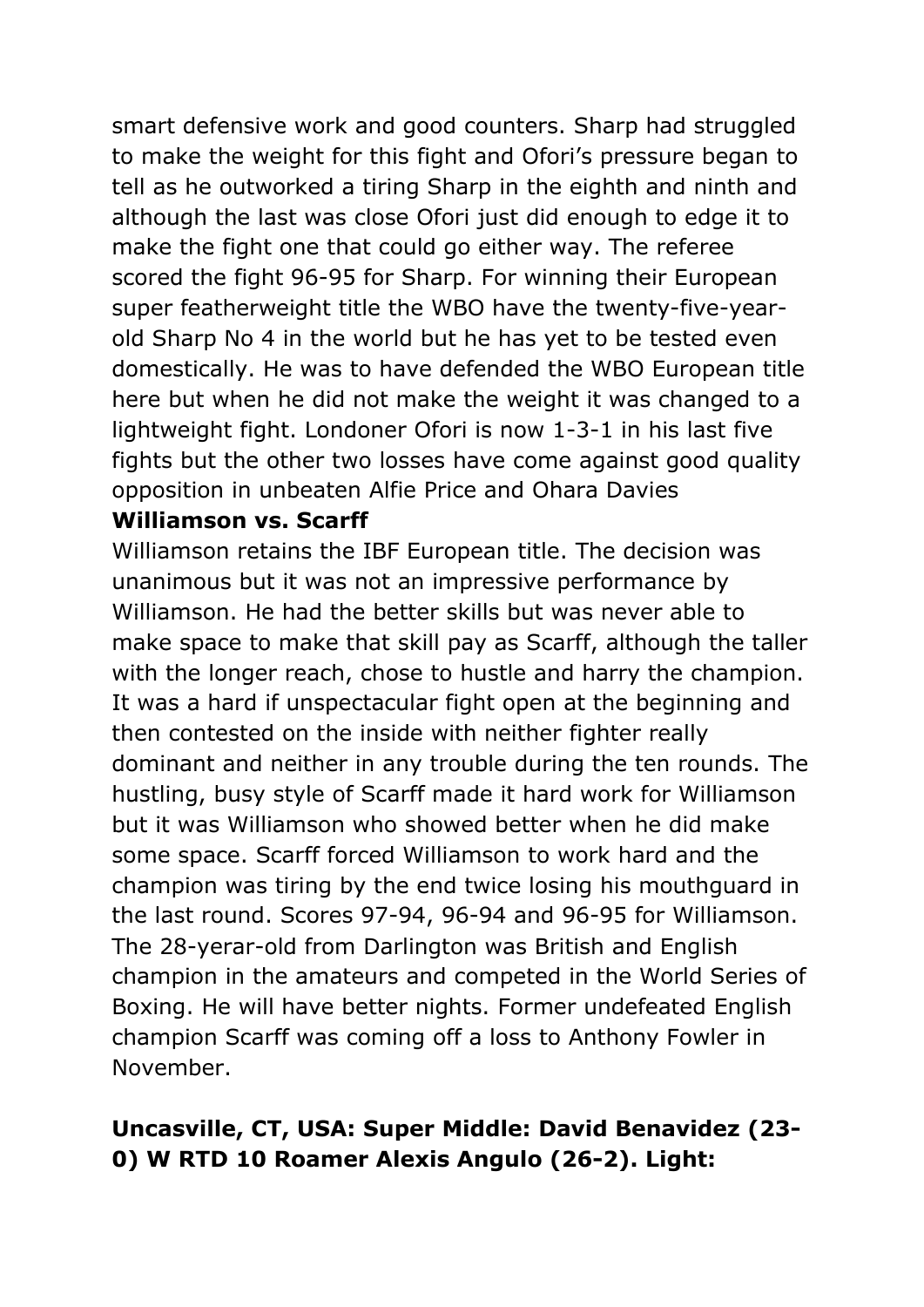# **Rolando Romero (12-0) W PTS 12 Jackson Marinez (19- 1).Heavy: Otto Wallin (21-1,1ND) W TKO 5 Travis Kauffman (32-4,1ND).**

## **Benavidez vs. Angulo**

Benavidez has no trouble winning the fight but loses his battle with the scales and his title when he comes in overweight and is stripped of the WBC belt so only Angulo had an interest in it as a the title.

## **Round 1**

Comfortable first round for Benavidez. He was able to use his big edges in height and reach to score at distance and when he moved inside scored to the body with left hooks and clubbing rights. Angulo threatened briefly when he took Benavidez to the ropes and got though with some uppercuts.

### **Score: 10-9 Benavidez**

## **Round 2**

Angulo made a fiery start to the second rushing forward pinning Benavidez to the ropes and getting past Benavidez guard with rights. Once that storm blew itself out Benavidez was picking Angulo off with his jab and banging in rights to head and body

### **Score: 10-9 Benavidez Benavidez 20-18 Round 3**

It was a similar pattern in this round with Angulo raging forward taking Benavidez to the ropes and throwing punches but as in the second Benavidez quickly took control. He was finding plenty of gaps in Angulo's high guard and when Angulo tried to come forward he was stopped in his tracks by booming left hooks.

# **Score: 10-9 Benavidez Benavidez 30-27 Round 4**

Target practice for Benavidez. Angulo was just standing in front of Benavidez with a guard that leaked and Benavidez was able to pick his spot. Jabs, left hooks and rights to the head were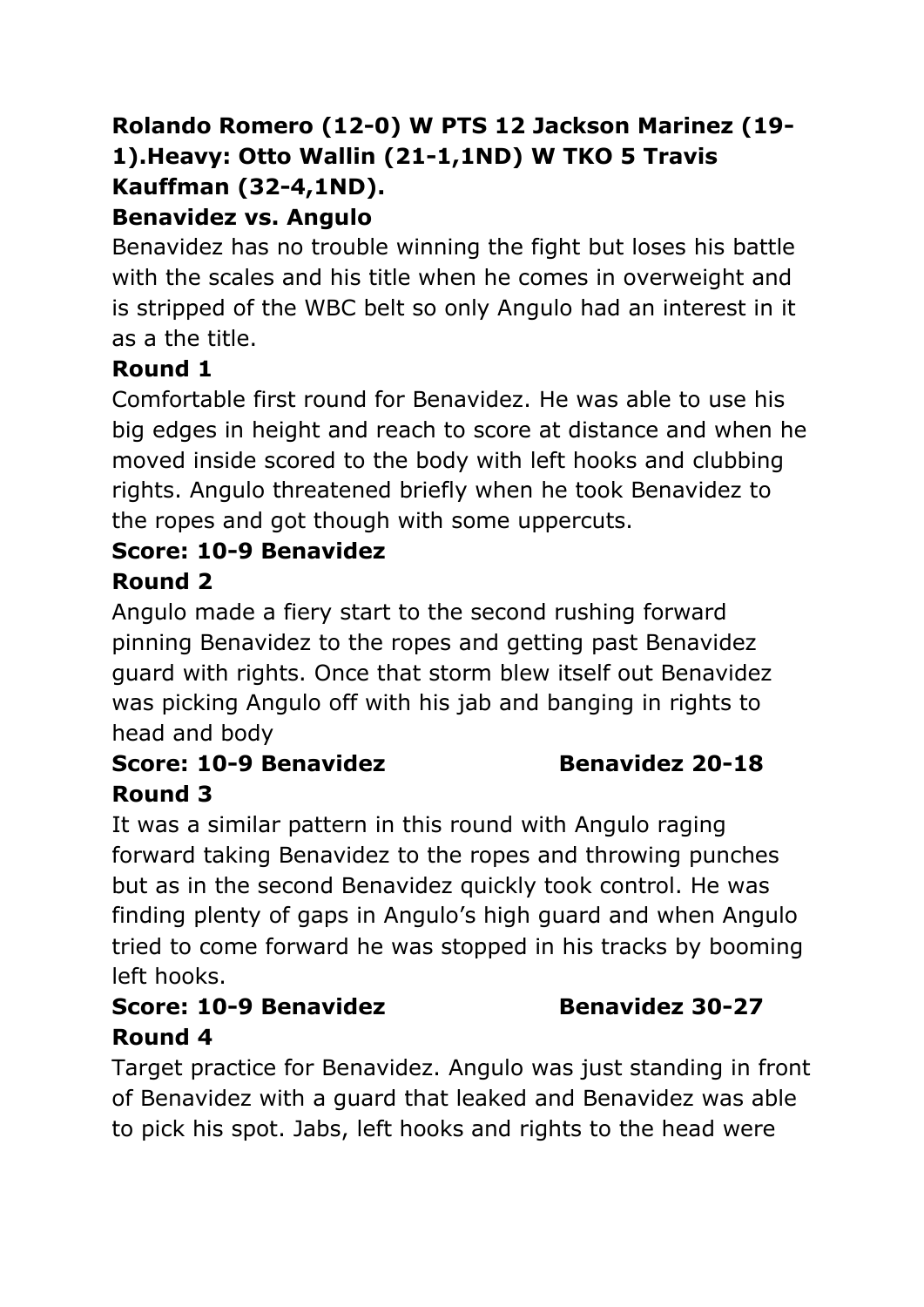bouncing off Angulo whose only contribution was some wild swipes.

# **Score: 10-9 Benavidez Benavidez 40-36 Round 5**

One-sided hardly describes this. Benavidez was safely standing in front of Angulo and taking his time to decide which punch to throw and where to land it. To have any chance to win Angulo had to be coming forward cutting off the ring but instead he was more often going back and just occasionally lunging forward swinging wildly.

# **Score: 10-9 Benavidez Benavidez 50-45 Round 6**

Angulo showed a bit of life late in this round but for most of the three minutes Benavidez was able to score with almost every punch. Just before the bell Benavidez put together a couple of meaty combinations with every punch landing on a static Angulo.

## **Score: 10-9 Benavidez Benavidez 60-54 Round 7**

Angulo tried to come forward more in this round but had very little success. Angulo was telegraphing his wild attacks and with his longer legs Benavidez could skip back out of range and then bombard the off balance Angulo with counters. Again Benavidez was putting together five and six punch combinations and showing his frustration that Angulo was still on his feet.

### **Score: 10-9 Benavidez Benavidez 70-63 Round 8**

It really was now just a question of how much punishment could or should Angulo be allowed to take. Again he tried to advance a bit more but he was still far too slow and even when he had Benavidez on the ropes the fire had gone out of his attacks. Benavidez was dropping his hands doing a little showboating, firing punches of the wrong foot and fighting as if he was bored by the whole business.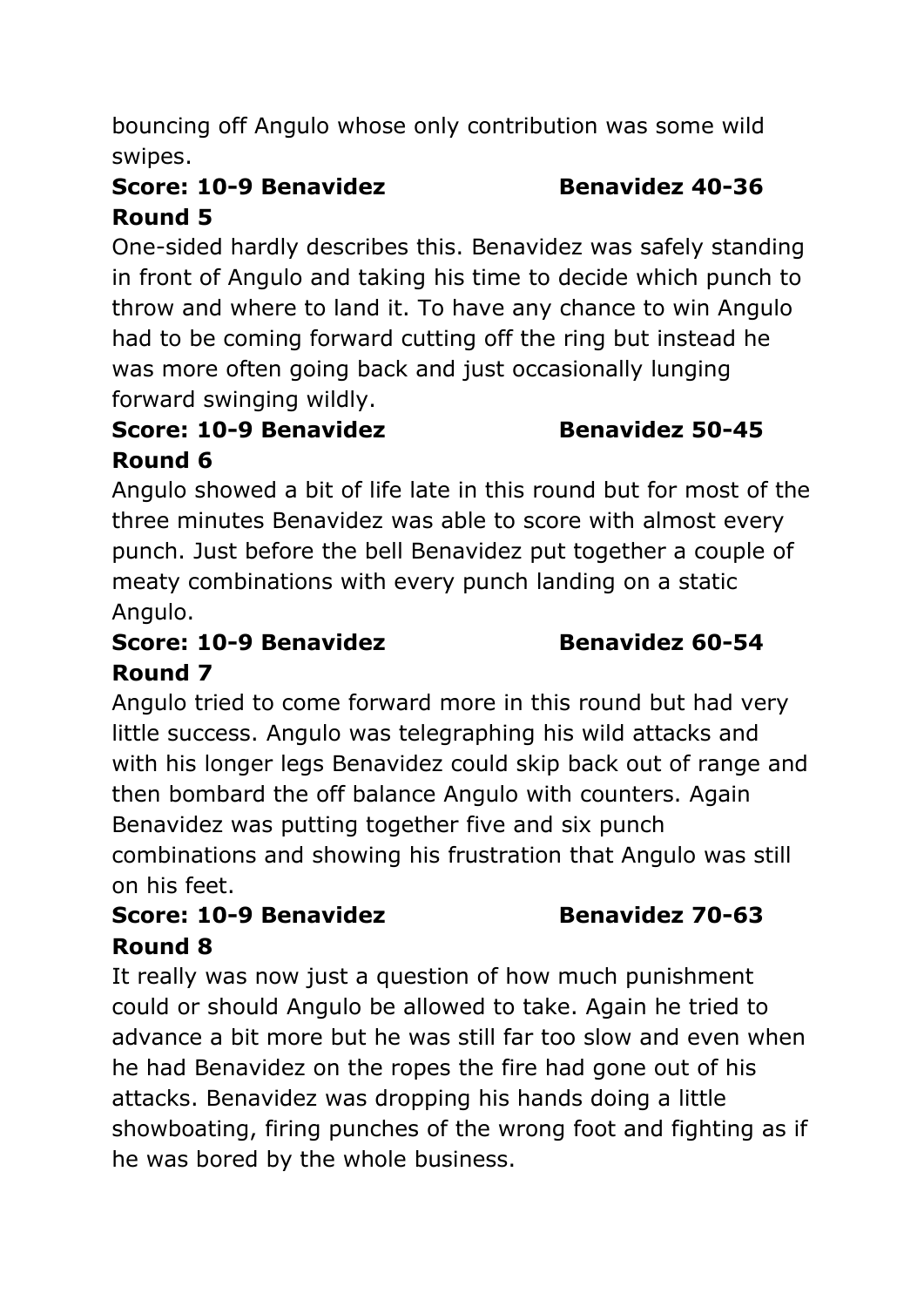## **Score: 10-9 Benavidez Benavidez 80-72 Round 9**

Angulo put in a bigger effort in this round than in any other. He constantly marched forward throwing punches and had some

success. Benavidez was still able to land any punch he liked and was not really threatened even when against the ropes but at least Angulo had shown some determination.

## **Score: 10-9 Benavidez Benavidez 90-81 Round 10**

An early attack by Angulo seemed to wake Benavidez up and he really cut loose. Angulo was reeling under a storm of punches. He took the punishment but his head was snapped back by uppercuts and he ended the round on unsteady legs and sensible retired in his corner.

Much too easy for 23-year-old Benavidez. He has indicated that he will get back to heavy work and try to regain his title or go for one of the other versions of the super middleweight crown. The 36-year-old Florida-based Colombian Angulo lost almost every round when he challenged Gilberto Ramirez for this title in 2018 but a points win over unbeaten Anthony Sims in January gave some cause for hope that Angulo might be competitive in this one but he flopped badly.

### **Romero vs. Marinez**

Romero wins the interim WBA lightweight title with a hugely controversial unanimous decision over Jackson Marinez. It seems that the three judges were the only one who saw Romero as the winner and one of the judges actually had Romero winning by an unbelievable eight points.

# **Round 1**

Romero took the opening round. He was letting fly with his punches early. He was a bit crude and not always accurate but Marinez did very little work.

**Score: 10-9 Romero Round 2**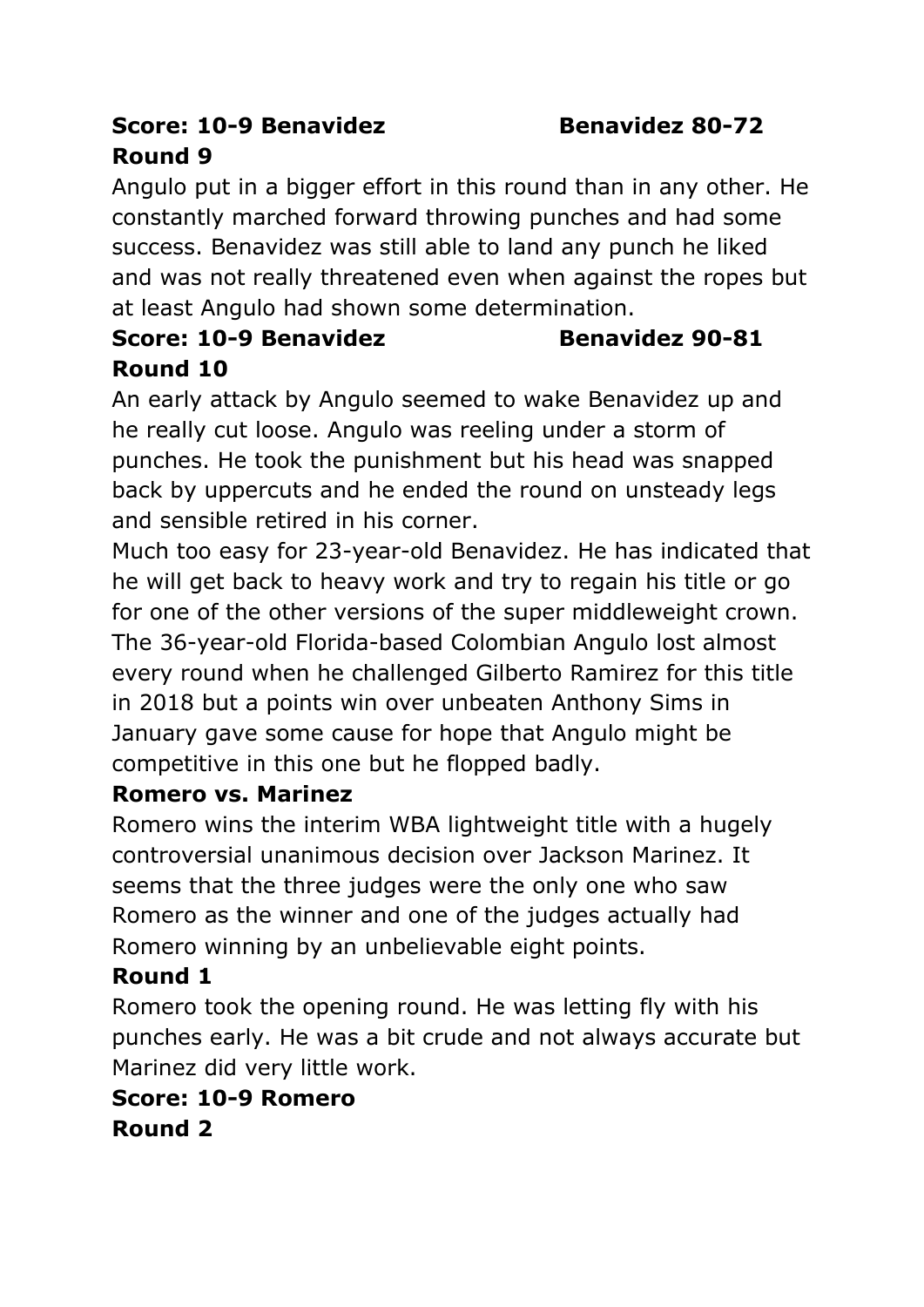Marinez is much the better technician and he had his jab on target in the second. He was also connecting with some rights to the head. Romero was lunging in with jabs but his timing and accuracy was off.

### **Score: 10-9 Marinez TIED 19-19 Round 3**

Marinez was again working well with his jab. he was much quicker than Romero and used his longer reach to score before Romero could get into range. Romero was over-committing himself with his jab and leaving himself open to counters.

# **Round 4**

Romero forced the fight harder and threw more punches in this round but was often wildly off target. Marinez kept his jab in play and countered the wide-open Romero as rushed in with his attacks scoring with the cleaner punches.

### **Score: 10-9 Marinez Marinez 39-37 Official Scores: Judge Glenn Feldman 40-36 Romero, Judge Frank Lombardi 40-36 Romero, Judge Don Trella 39-37 Romero**

# **Round 5**

Romero was able to get inside more in this round and Marinez was not as effective with his jab. Romero connected with a burst of punches late in the round including a good left hook.

### **Score: 10-9 Romero Marinez 48-47 Round 6**

Another good round for Romero. He was getting through with rights to the head and lefts to the body. Again Marinez's jab was not as effective and he was getting caught with punches he had slipped earlier.

# **Score: 10-9 Romero TIED 57-57 Round 7**

Marinez went back to the jab and Romero was not launching as many attacks as he had in earlier rounds. He was wild with his punches when he did come forward. Marinez landed some good

# **Score: 10-9 Marinez 29-28**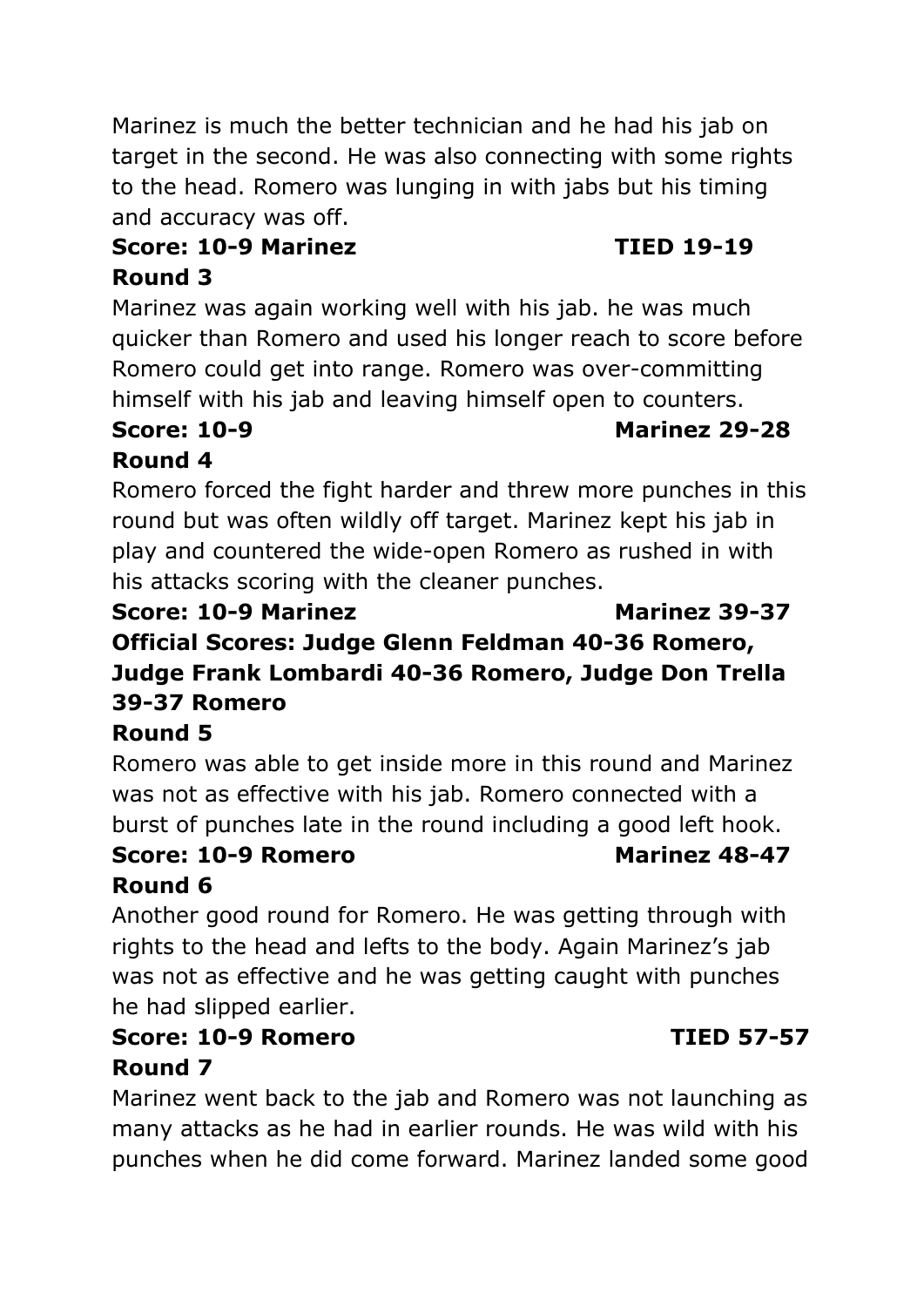counters and was using good movement to slip Romero's swings.

# **Score: 10-9 Marinez Marinez 67-66 Round 8**

Romero changed his approach in this one. He had been taking a huge step forward when he threw a jab. That gave Marinez time to see it coming and also left Romero off balance. Now he was marching forward with short quick steps giving Marinez less time to block or counter and it was working for Romero who was able to score with hooks inside.

### **Score: 10-9 Romero Tied 76-76**

**Official Scores: Judge Feldman 78-74 Romero, Judge Frank Lombardi 79-73 Romero, Judge Don Trella 78-74 Romero** 

### **Round 9**

Big round for Marinez. He changed his tactics. Now he was taking the fight to Romero and landing clubbing head punches. Romero was pawing at his left eye as Marinez poured on the punches driving Romero back and keeping him under fire and Romero was now showing a cut over his left eye which bothered him for the rest of the fight.

## **Score: 10-9 Marinez Marinez 86-85 Round 10**

Marinez was on the front foot again. He was spearing Romero was jabs at distance connecting with long rights and left hooks and countering Romero with heavy rights when Romero barged forward throwing wildly inaccurate shots.

# **Score: 10-9 Marinez Marinez 96-94 Round 11**

Romero was a desperate fighter and he was throwing desperate punches. He was missing and leaving himself open to counters from Marinez. Marinez was snapping jabs through Romero's guard and was now happy to stand and trade punches and was winning the exchanges.

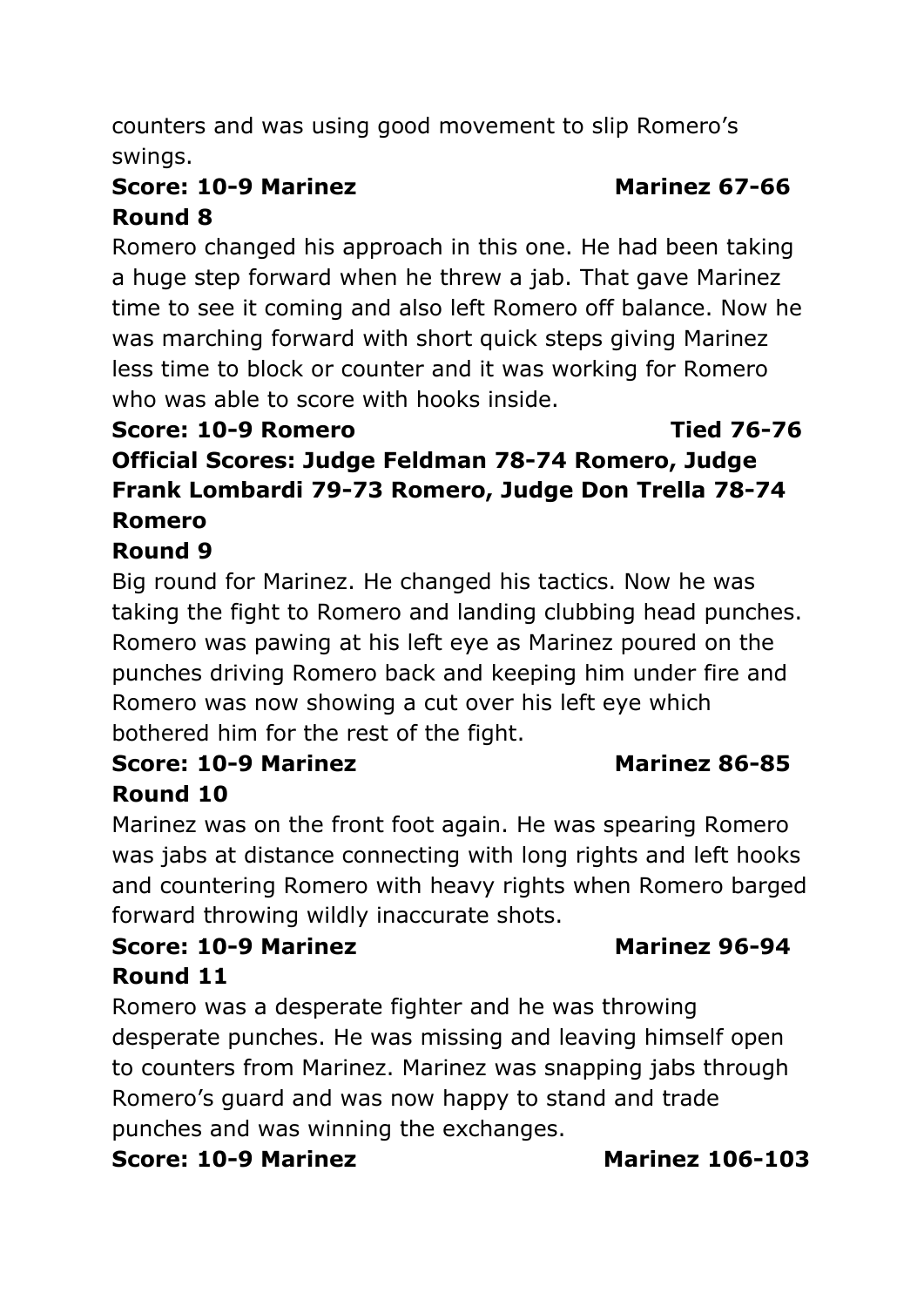## **Round 12**

Marinez took the last. He was stabbing Romero with jabs moving in quickly to land hooks inside with Romero too slow and lacking any fire in his attacks. When Romero did get inside Marinez was tying him up and then breaking away to connect with punches of his own.

# **Score: 10-9 Marinez Marinez 116-112 Official Scores: Judge Feldman 116-112 Romero, Judge Frank Lombardi 118-110 Romero, Judge Don Trella 115- 113 Romero**

Most observers saw Marinez a clear winner the scores for Feldman and Trella looked wrong but not outrageous but Lombardi's score and his marking all four late rounds to Romero is inexplicable. They are all very experienced and trustworthy individuals but for me they got this one wrong. Romero, 24, is strong but crude and very limited and Marinez is a stylish fighter but not outstanding. For the WBA now to give Romero the status of a world lightweight champion alongside Vasyl Lomachenko and Gervonta Davis is beyond a joke-as are the WBA

### **Wallin vs. Kauffman**

Wallin wins inside the distance as Kauffmann injures his left arm in the fifth round and is forced to retire with Wallin already seeming on his way to victory. Wallin was looking to fight on the outside where he could use his height and reach to outscore Kauffman and he managed that in the opening round and also connected with a couple of clubbing head punches. Kauffmann tried to walk through Wallin's jab in the second and third but was too slow to be effective and Wallin was able to ping him with jabs and connect with some thumping lefts and then tie Kauffmann up inside. It was too easy in the fourth as Wallin was able to pierce Kauffmann's guard repeatedly with right jabs and as an exhausted Kauffmann trundled forward thump Kauffmann with lefts to the head and rights to the body. Kauffmann threw a left in the fifth then dropped his left arm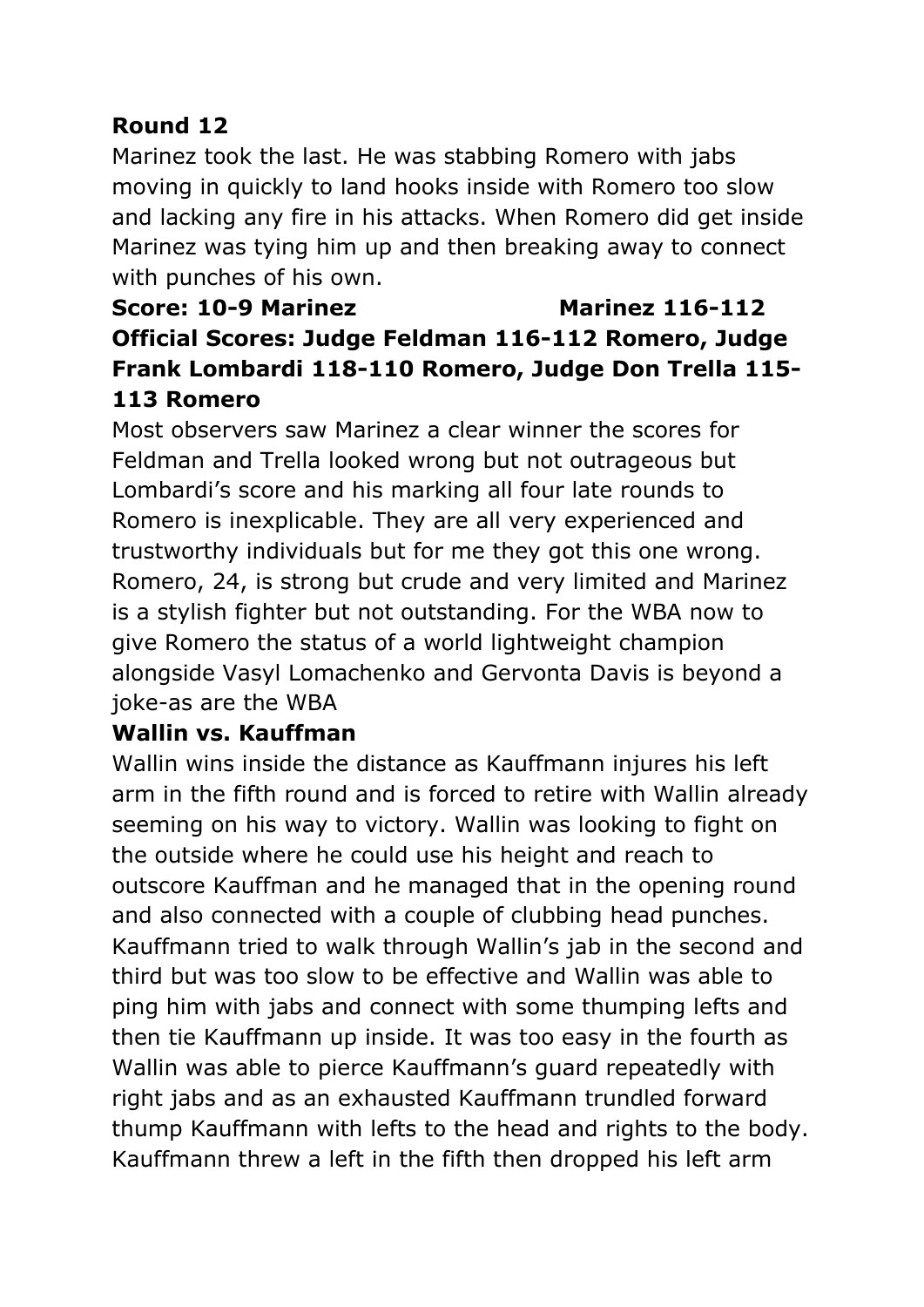obviously having suffered an injury. He tried to continue using just his right but eventually the referee stepped in and stopped the fight. The 6'5 ½" Wallin won but did not really impress. He received a lot of praise for going the distance against a blood splattered with Tyson Fury in September where he put up a creditable performance but other than that he has not really been tested. Twice beaten by Anthony Joshua in the amateurs he outpointed fellow-Swede Adrian Granat for the European Union title in 2018 but that result said more about Granat than Wallin. His only rating right now is No 15 with the IBF and I feel he will struggle against better quality heavyweights. Kauffmann, 34, was having his first fight since being knocked out in ten rounds by Luis Ortiz in December 2018 and formal retirement beckons.

**Dayton Beach, FL, USA: Welter: Alberto Palmetta (14-1) W TKO 6 Tre'Sean Wiggins (11-4-3).** Argentinian Palmetta proves too strong for Wiggins and floors and halts him in six rounds in this all-southpaw clash. In the first round the tall, slender Wiggins was boxing cleverly on the back foot using a sharp jab to keep the aggressive Palmetta out. Palmetta was ducking trying to get under Wiggins jab but Wiggins was tying him up when he did get past the jab. Wiggins jab was quick and accurate but lacked any real snap and Palmetta was willing to eat the jab to get close. By the fifth Palmetta was applying more and more pressure and Wiggins was beginning to lose his composure and being forced to stand and trade. In the sixth Palmetta overwhelmed Wiggins with a searing attack. He trapped Wiggins in a corner pounding him with punches until a left uppercut connected and dropped Wiggins to the floor on his hands and knees. He only just beat the count and as Palmetta landed another pair of uppercuts the referee stopped the contest. Palmetta, 30, a former Olympian and Pan American Games bronze medallist, is now the owner of the previously vacant WBA International title after registering his eighth inside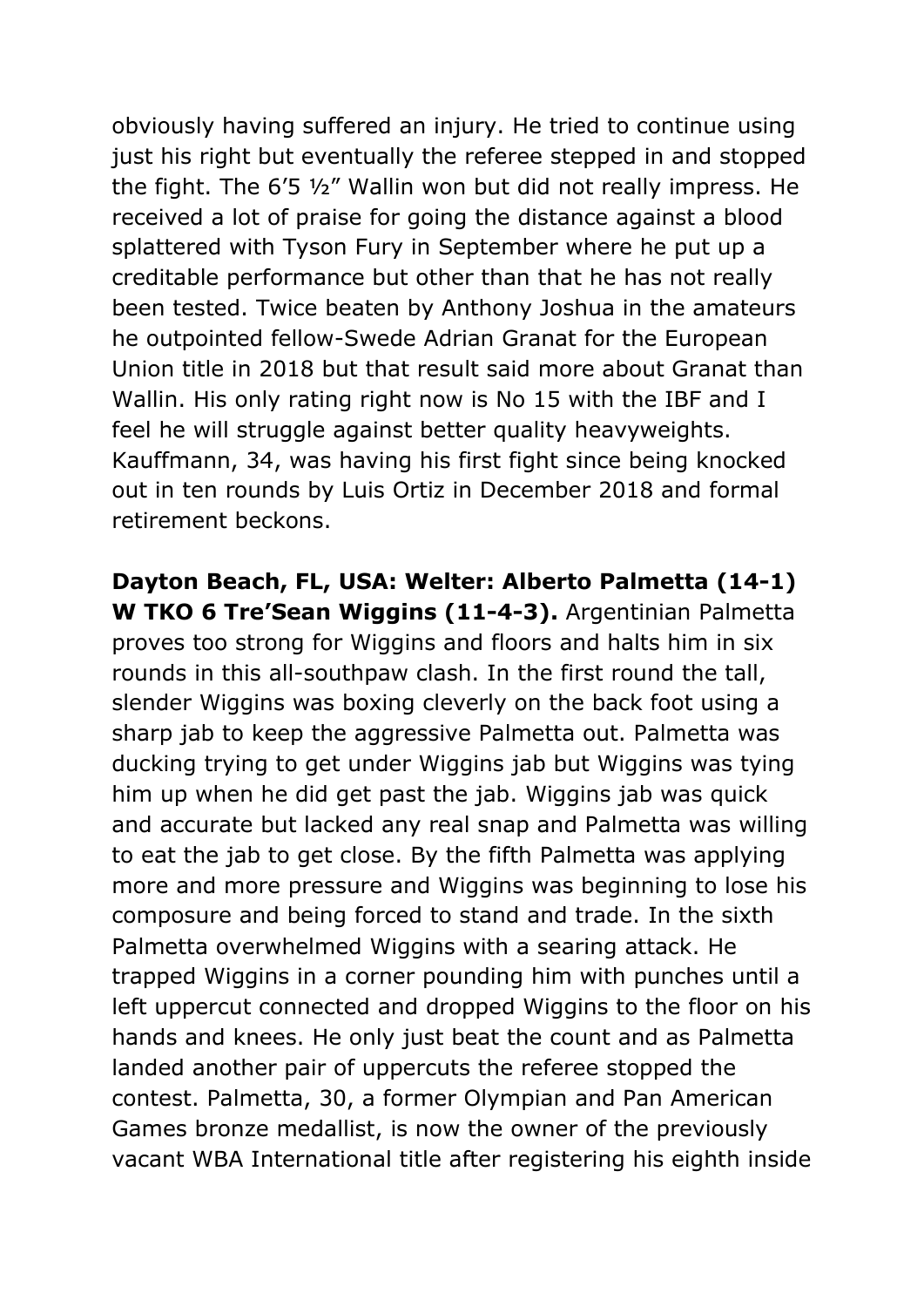the distance win in a row. Wiggins was coming off creditable draws against Branden Pizarro and Mykquan Williams but his lack of power undid him in the fight.

### **Tulsa, OK, USA: Super Welter: Israil Madrimov (6-0) W PTS 12 Eric Walker (20-3). Super Light: Shakhram Giyasov (10-0) W KO 3 Wiston Campos (31-8-6 (22-4). Madrimov vs. Walker**

Madrimov finally has to go past the sixth round for a win as he outscores a competitive Walker. Madrimov, constantly switching guards, went in front early rocking Walker with a right to the head in the first. Walker rode with that and showed he was there to give the favourite a hard night as he was the fighter connecting with rights in the second. Madrimov's corner were urging him to attack the body and he did that to good effect over the third and fourth with Walker slowing by the fifth. A left to the head had Walker badly hurt in the sixth but the fighters then got tangled and fell to the canvas. Walker recovered and scored with some body punches at the end of the round. Despite slowing Walker was still very much in the fight and he more than matched Madrimov with body punches in the seventh and eighth. The fight should have been over in the ninth. Madrimov landed a leaping left hook and the impetus of the punch took him into Walker with his shoulder and Walker went down on his back by the ropes. The referee decided that it was the shoulder charge and not the hook that put Walker down but Walker was already on his way from the left hook. It is doubtful whether Walker would have beaten the count but of course there was no count and the referee then gave Walker five minutes to recover. Madrimov kept up the pressure in the tenth and eleventh but was deducted a point in the twelfth for a low punch. He quickly put that right by flooring a weary Walker who beat the count and stayed out of trouble to the bell. Scores 116-110 twice and 116-111 for Madrimov. "The Dream" from Uzbekistan has scored creditable wins over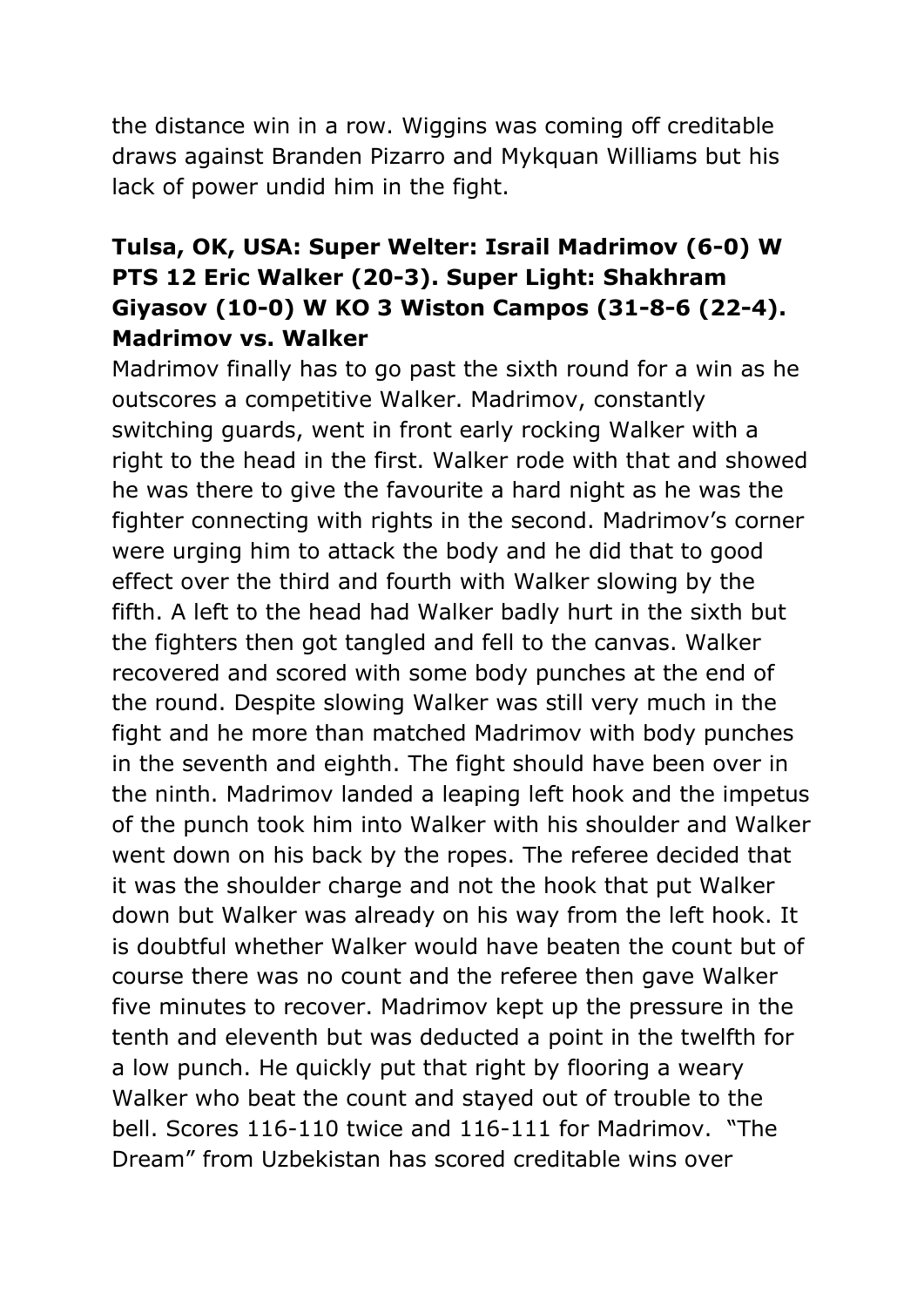Alejandro Barrera and Charlie Navarro but on the basis of that his No 2 ranking with the WBA is way too high. It will have done him good to go twelve rounds and his aim now presumably a title shot in 2021 which is very much is on the cards. Walker, 37, certainly earned his pay here by taking Madrimov the distance. He spent thirteen years in prison-aged 16 to 29 but has rebuilt his life through boxing.

### **Giyasov vs. Campos**

Giyasov wins one-sided contest with stoppage of Campos. Giyasov was hunting Campos around the ring in the first getting through with jabs and rights to the body with southpaw Campos only throwing a few counters. Giyasov stepped up the pressure in the second. He was again scoring with rights and Campos had lost all interest in the fight and was already just looking to survive. Giyasov shadowed Campos around the ring in the third. Campos was just walking around the perimeter of the ring and only poking out an occasional jab. Just before the bell he came to life and surged forward until a left to the body put him down and he writher in agony as the referee counted him out. The 27-year-old Uzbek "Wonder Boy" has won eight times by KO/TKO and is No 7 with the WBA. As an amateur he won a gold medal at the World Championships and silver at the Rio Olympics. He was also Uzbek, Asian and World Universities champion. Campos came in as a late substitute and was a waste of space and time.

**Mexico City: Super Welter: Carlos Ocampo (28-1) W PTS 10 Jorge Luis Garcia (18-3).** "Chema" beats "Chino" as "Chema" Ocampo takes the decision over "Chino" Garcia; Ocampo was in control early with Garcia being forced to spend a lot of time against the ropes and under fire. Ocampo had the stronger jab and the harder punch. They were fighting at a fast pace and with the fight being in Mexico City both fighters tired early. Ocampo was controlling the fight. He rocked Garcia with a right late in the seventh and handed out steady punishment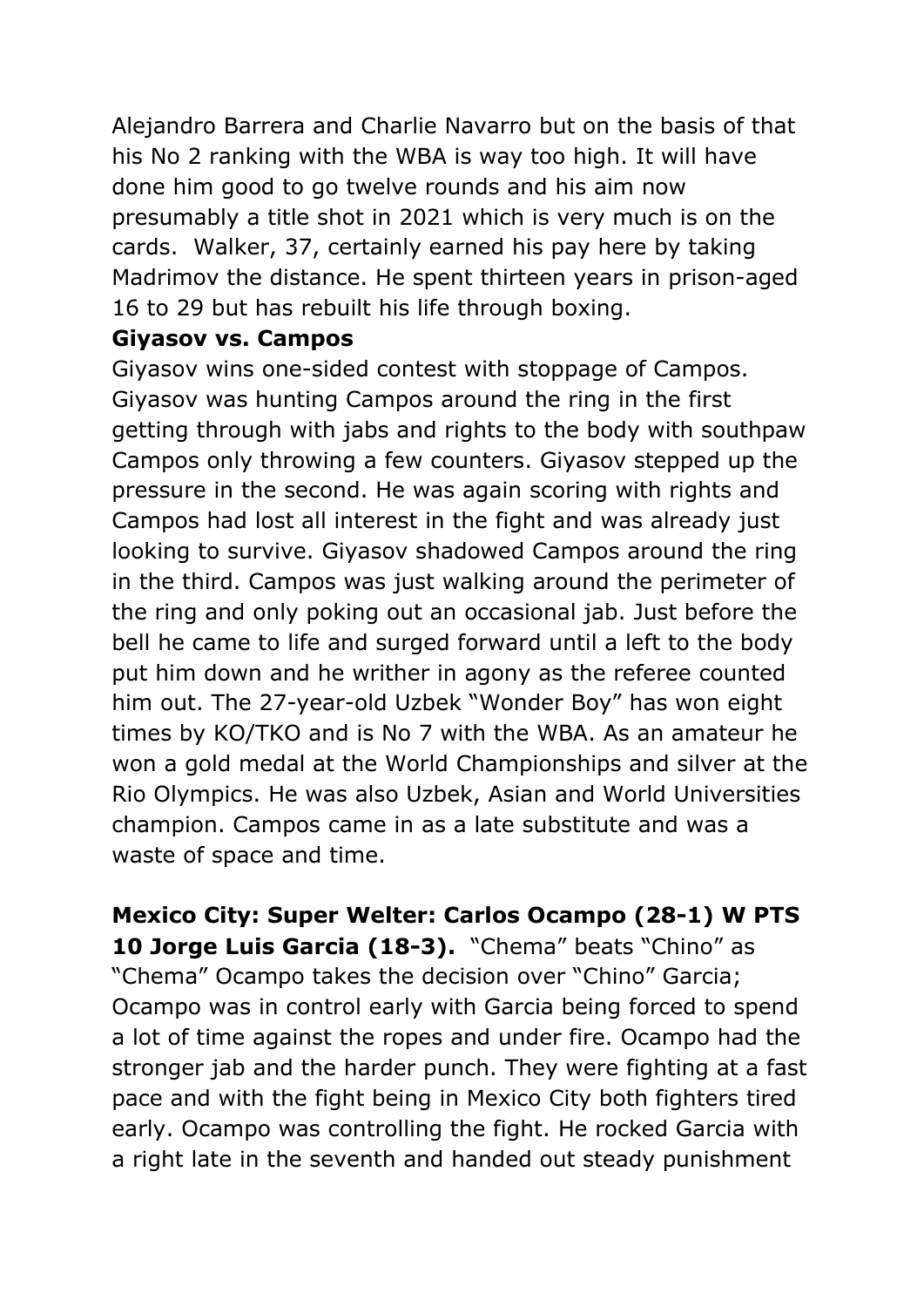in the eighth. Garcia had the longer reach but was never able to bring that into play as Ocampo pounded home punches over the ninth and tenth looking to finish the fight inside the distance but Garcia hung in there. Scores 100-90 twice and 99- 91 for Ocampo. Now six consecutives untesting wins for the fighter from Ensenada since being knocked in the first round of a challenge to Errol Spence for the IBF title in 2018. Garcia's other two losses have both been split decisions

**Fight of the week** (Significance): Carl Frampton's win keeps him on the road to a shot at the super featherweight title **Fight of the week** (Entertainment): It ended inside the distance but Zelfa Barrett vs. Eric Donovan provided plenty of action

**Fighter of the week**: Bad Boy/Good Boy David Benavidez as he loses his WBC super middleweight title on the scales but then outclasses and stops Roamer Angulo.

**Punch of the week**: The two left hooks from Zelfa Barrett the one that scored the first knockdown of Eric Donovan and the second which ended the fight were both real belters **Upset of the week**: Maxi Hughes outpointing world rated Jonjo Carroll was not predicted

**Prospect watch**: Northern Ireland super lightweight Sean McComb 11-0 is progressing well

**Observations**: There were approximately 350 spectators allowed in to watch the Japanese title fight between Ryo Segawa with masks and social distancing observed. For the Hassan Mwakinyo vs. Tshibangu Kayembe there was a full house of spectators with no social distancing and not a mask in sight. Different cases for different places. Eddie Hearn is still using his back garden for staging the fights. I guess when spectators are allowed in it will not be beer but a glass of lemonade and cucumber sandwiches**.** It seems to me that if a fighter gets three or four warning for low blows and then has a